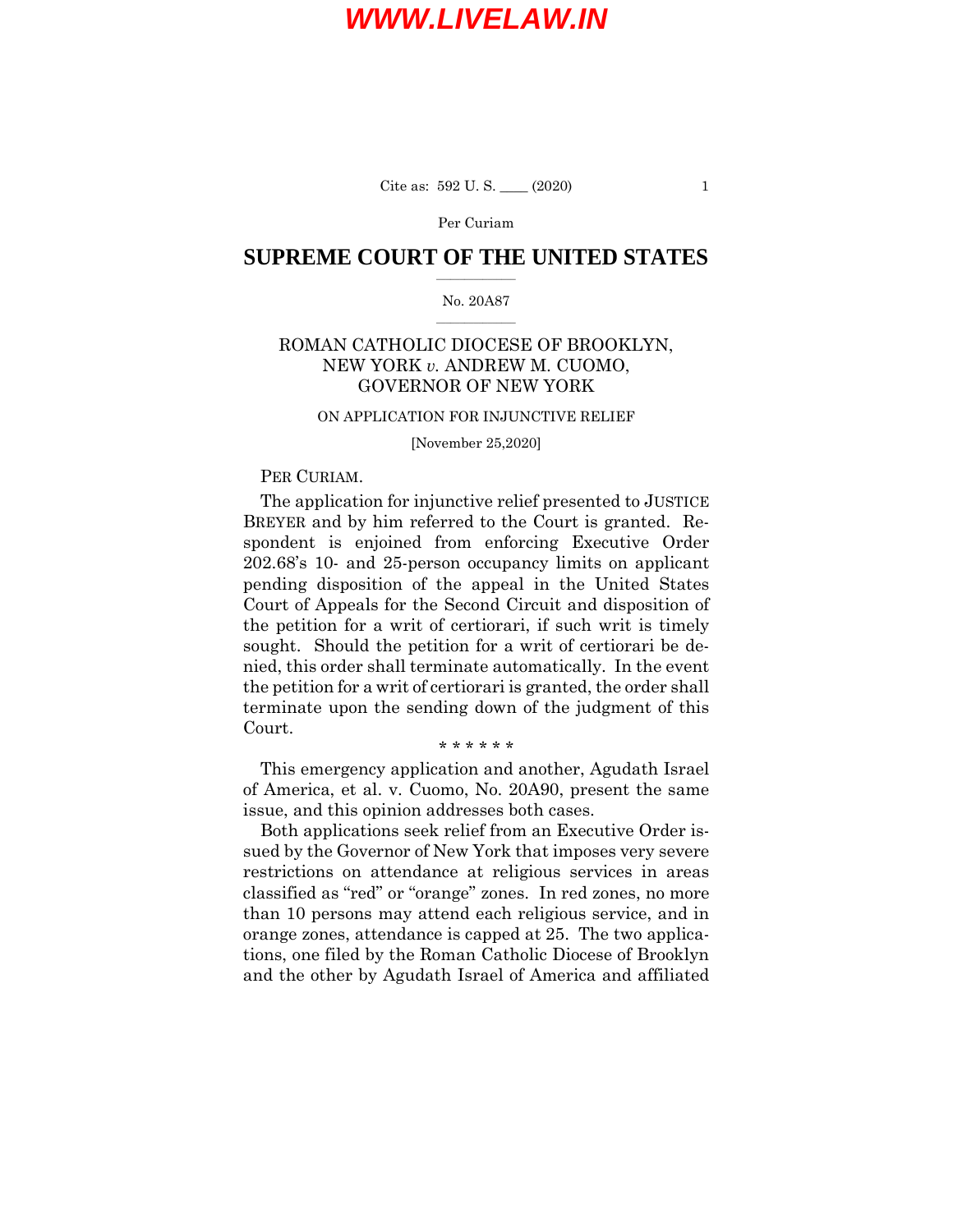#### 2 ROMAN CATHOLIC DIOCESE OF BROOKLYN *v.* CUOMO

### Per Curiam

entities, contend that these restrictions violate the Free Exercise Clause of the First Amendment, and they ask us to enjoin enforcement of the restrictions while they pursue appellate review. Citing a variety of remarks made by the Governor, Agudath Israel argues that the Governor specifically targeted the Orthodox Jewish community and gerrymandered the boundaries of red and orange zones to ensure that heavily Orthodox areas were included. Both the Diocese and Agudath Israel maintain that the regulations treat houses of worship much more harshly than comparable secular facilities. And they tell us without contradiction that they have complied with all public health guidance, have implemented additional precautionary measures, and have operated at 25% or 33% capacity for months without a single outbreak.

The applicants have clearly established their entitlement to relief pending appellate review. They have shown that their First Amendment claims are likely to prevail, that denying them relief would lead to irreparable injury, and that granting relief would not harm the public interest. See *Winter* v. *Natural Resources Defense Council, Inc.*, 555 U. S. 7, 20 (2008). Because of the need to issue an order promptly, we provide only a brief summary of the reasons why immediate relief is essential.

 (CA2, Nov. 9, 2020) (Park, J., dissenting). But even if we *Likelihood of success on the merits*. The applicants have made a strong showing that the challenged restrictions violate "the minimum requirement of neutrality" to religion. *Church of Lukumi Babalu Aye, Inc.* v. *Hialeah*, 508 U. S. 520, 533 (1993). As noted by the dissent in the court below, statements made in connection with the challenged rules can be viewed as targeting the " 'ultra-Orthodox [Jewish] community.'" \_\_\_ F. 3d \_\_, \_\_, 2020 WL 6750495,  $*5$ put those comments aside, the regulations cannot be viewed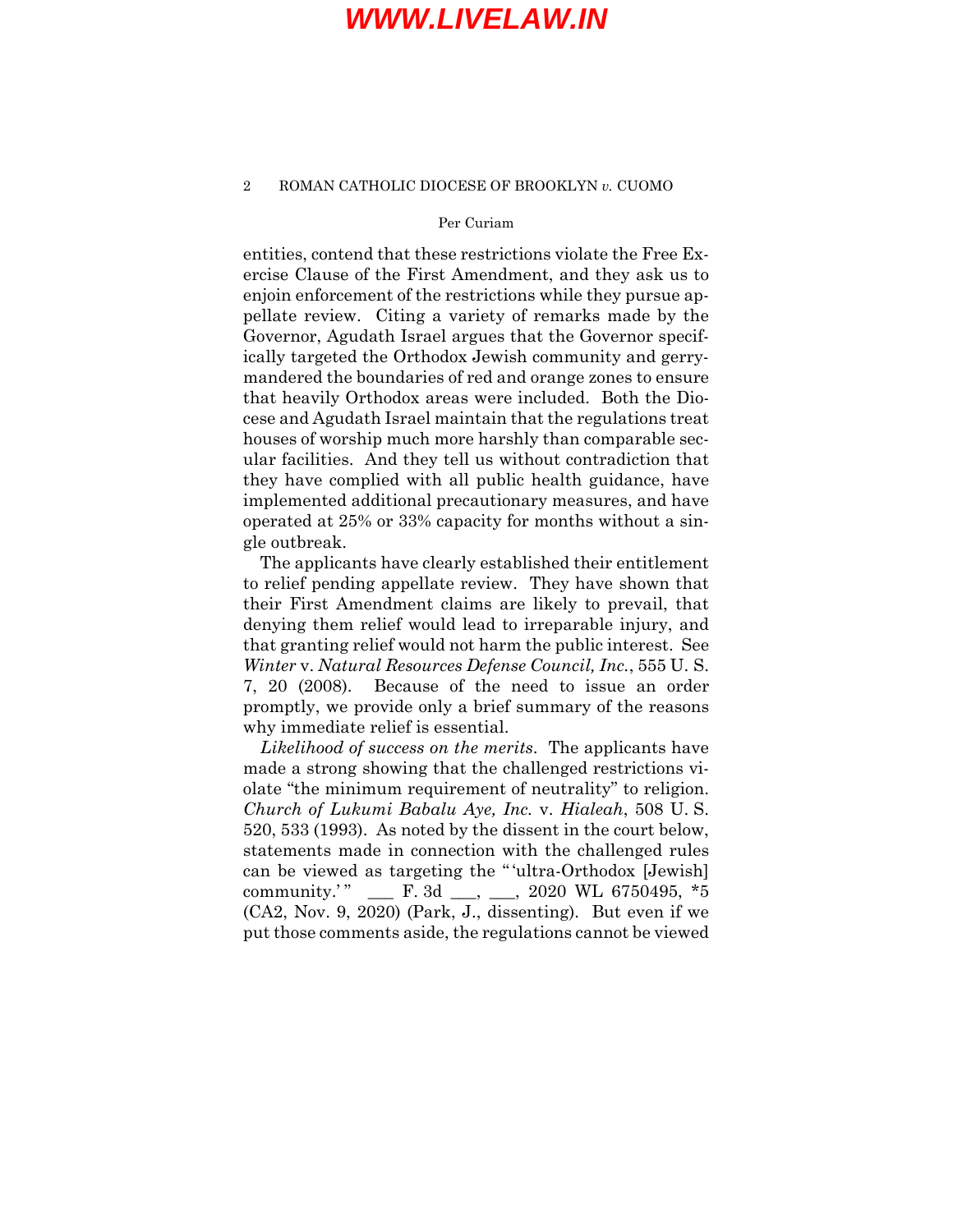Cite as: 592 U.S. \_\_\_\_ (2020) 3

### Per Curiam

as neutral because they single out houses of worship for especially harsh treatment.1

 parate treatment is even more striking in an orange zone. In a red zone, while a synagogue or church may not admit more than 10 persons, businesses categorized as "essential" may admit as many people as they wish. And the list of "essential" businesses includes things such as acupuncture facilities, camp grounds, garages, as well as many whose services are not limited to those that can be regarded as essential, such as all plants manufacturing chemicals and microelectronics and all transportation facilities. See New York State, Empire State Development, Guidance for Determining Whether a Business Enterprise is Subject to a Workforce Reduction Under Recent Executive Orders, [https://esd.ny.gov/guidance-executive-order-2026.](https://esd.ny.gov/guidance-executive-order-2026) The dis-While attendance at houses of worship is limited to 25 persons, even non-essential businesses may decide for themselves how many persons to admit.

These categorizations lead to troubling results. At the hearing in the District Court, a health department official testified about a large store in Brooklyn that could "literally have hundreds of people shopping there on any given day." App. to Application in No. 20A87, Exh. D, p. 83. Yet a nearby church or synagogue would be prohibited from allowing more than 10 or 25 people inside for a worship service. And the Governor has stated that factories and schools have contributed to the spread of COVID–19, *id*., Exh. H, at 3; App. to Application in No. 20A90, pp. 98, 100, but they are treated less harshly than the Diocese's churches and Agudath Israel's synagogues, which have admirable safety records.

Because the challenged restrictions are not "neutral" and

<sup>&</sup>lt;sup>1</sup> Compare *Trump* v. *Hawaii*, 585 U. S. \_\_, \_\_ (2018) (slip op., at 29) (directive "neutral on its face").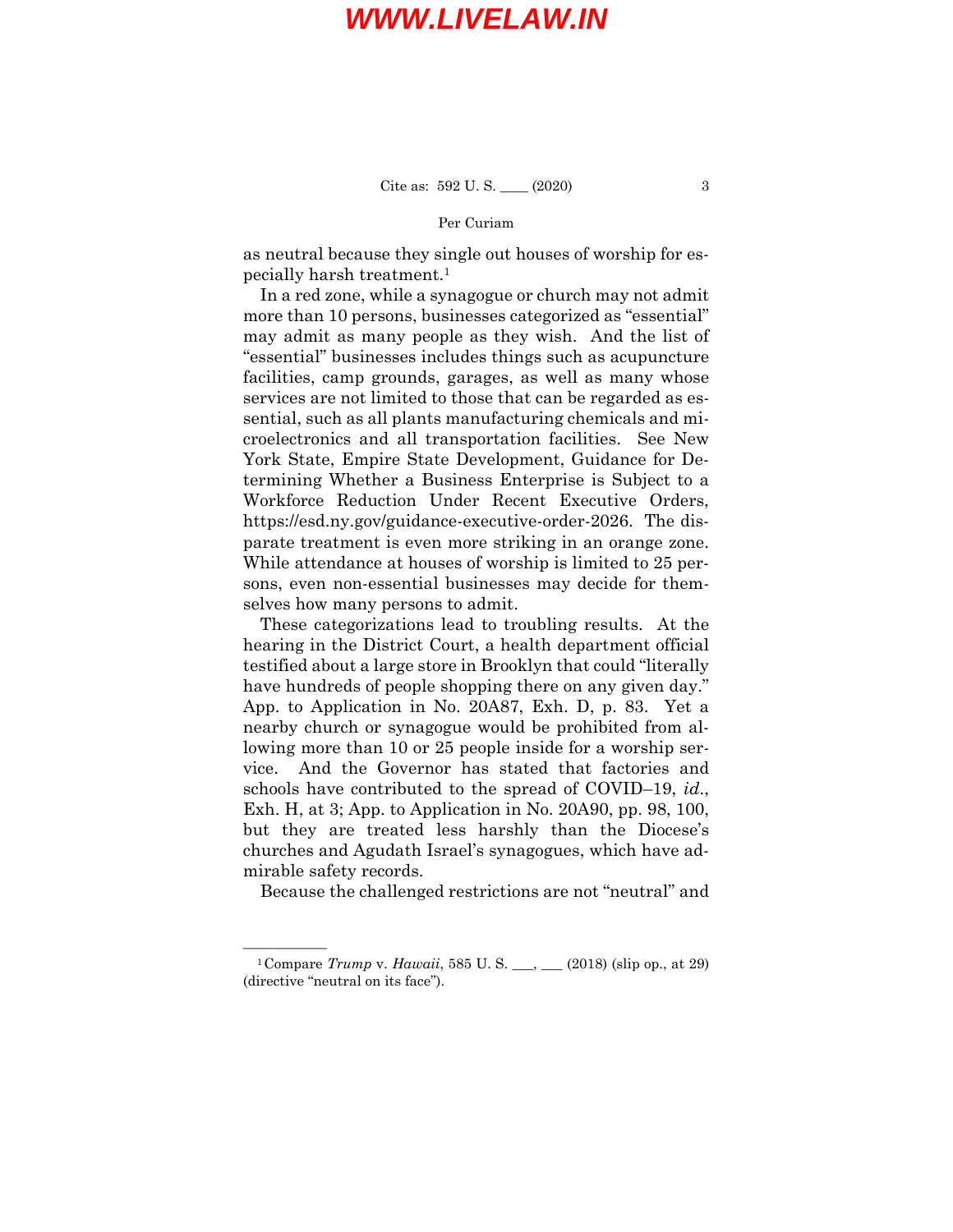#### 4 ROMAN CATHOLIC DIOCESE OF BROOKLYN *v.* CUOMO

### Per Curiam

of "general applicability," they must satisfy "strict scrutiny," and this means that they must be "narrowly tailored" to serve a "compelling" state interest. *Church of Lukumi*, 508 U. S., at 546. Stemming the spread of COVID–19 is unquestionably a compelling interest, but it is hard to see how the challenged regulations can be regarded as "narrowly tailored." They are far more restrictive than any COVID–related regulations that have previously come before the Court,<sup>2</sup> much tighter than those adopted by many other jurisdictions hard-hit by the pandemic, and far more severe than has been shown to be required to prevent the spread of the virus at the applicants' services. The District Court noted that "there ha[d] not been any COVID–19 outbreak in any of the Diocese's churches since they reopened," and it praised the Diocese's record in combatting the spread of the disease. \_\_\_ F. Supp. 3d \_\_\_, \_\_\_, 2020 WL 6120167, \*2 (EDNY, Oct. 16, 2020). It found that the Diocese had been constantly "ahead of the curve, enforcing stricter safety protocols than the State required." *Ibid.* Similarly, Agudath Israel notes that "[t]he Governor does not dispute that [it] ha[s] rigorously implemented and adhered to all health protocols and that there has been no outbreak of COVID–19 in [its] congregations." Application in No. 20A90, at 36.

Not only is there no evidence that the applicants have contributed to the spread of COVID–19 but there are many other less restrictive rules that could be adopted to minimize the risk to those attending religious services. Among other things, the maximum attendance at a religious service could be tied to the size of the church or synagogue. Almost all of the 26 Diocese churches immediately affected

<sup>—————— 2</sup>See *Calvary Chapel Dayton Valley* v. *Sisolak*, 591 U. S. \_\_\_ (2020) (directive limiting in-person worship services to 50 people); *South Bay United Pentecostal Church* v. *Newsom*, 590 U. S. \_\_\_ (2020) (Executive Order limiting in-person worship to 25% capacity or 100 people, whichever was lower).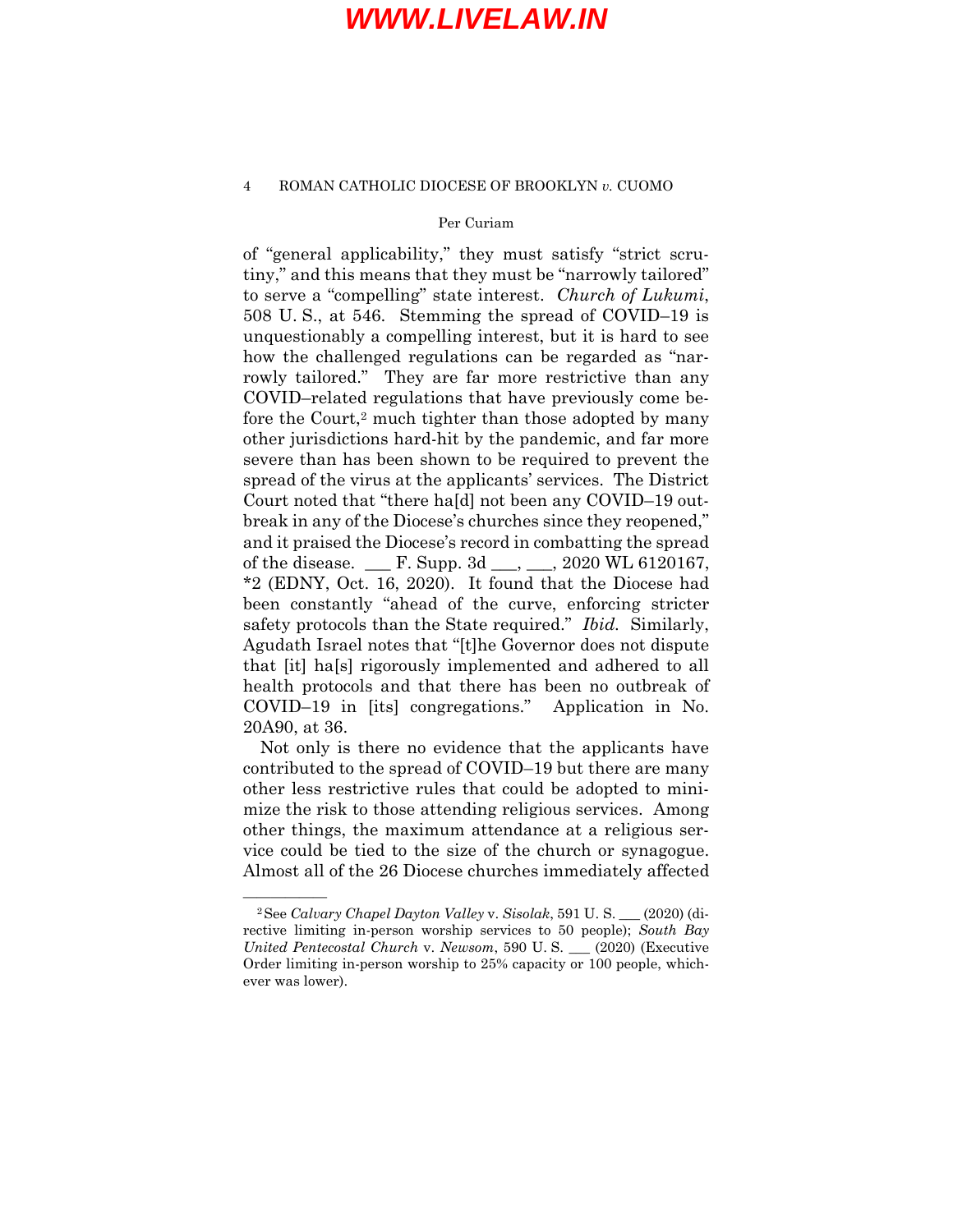Cite as: 592 U.S. \_\_\_\_ (2020) 5

### Per Curiam

by the Executive Order can seat at least 500 people, about 14 can accommodate at least 700, and 2 can seat over 1,000. Similarly, Agudath Israel of Kew Garden Hills can seat up to 400. It is hard to believe that admitting more than 10 people to a 1,000–seat church or 400–seat synagogue would create a more serious health risk than the many other activities that the State allows.

 *Irreparable harm*. There can be no question that the challenged restrictions, if enforced, will cause irreparable harm. "The loss of First Amendment freedoms, for even minimal periods of time, unquestionably constitutes irreparable injury." *Elrod* v. *Burns*, 427 U. S. 347, 373 (1976) (plurality opinion). If only 10 people are admitted to each service, the great majority of those who wish to attend Mass on Sunday or services in a synagogue on Shabbat will be barred. And while those who are shut out may in some instances be able to watch services on television, such remote viewing is not the same as personal attendance. Catholics who watch a Mass at home cannot receive communion, and there are important religious traditions in the Orthodox Jewish faith that require personal attendance. App. to Application in No. 20A90, at 26–27.

 *Public interest*. Finally, it has not been shown that granting the applications will harm the public. As noted, the State has not claimed that attendance at the applicants' services has resulted in the spread of the disease. And the State has not shown that public health would be imperiled if less restrictive measures were imposed.

Members of this Court are not public health experts, and we should respect the judgment of those with special expertise and responsibility in this area. But even in a pandemic, the Constitution cannot be put away and forgotten. The restrictions at issue here, by effectively barring many from attending religious services, strike at the very heart of the First Amendment's guarantee of religious liberty. Before allowing this to occur, we have a duty to conduct a serious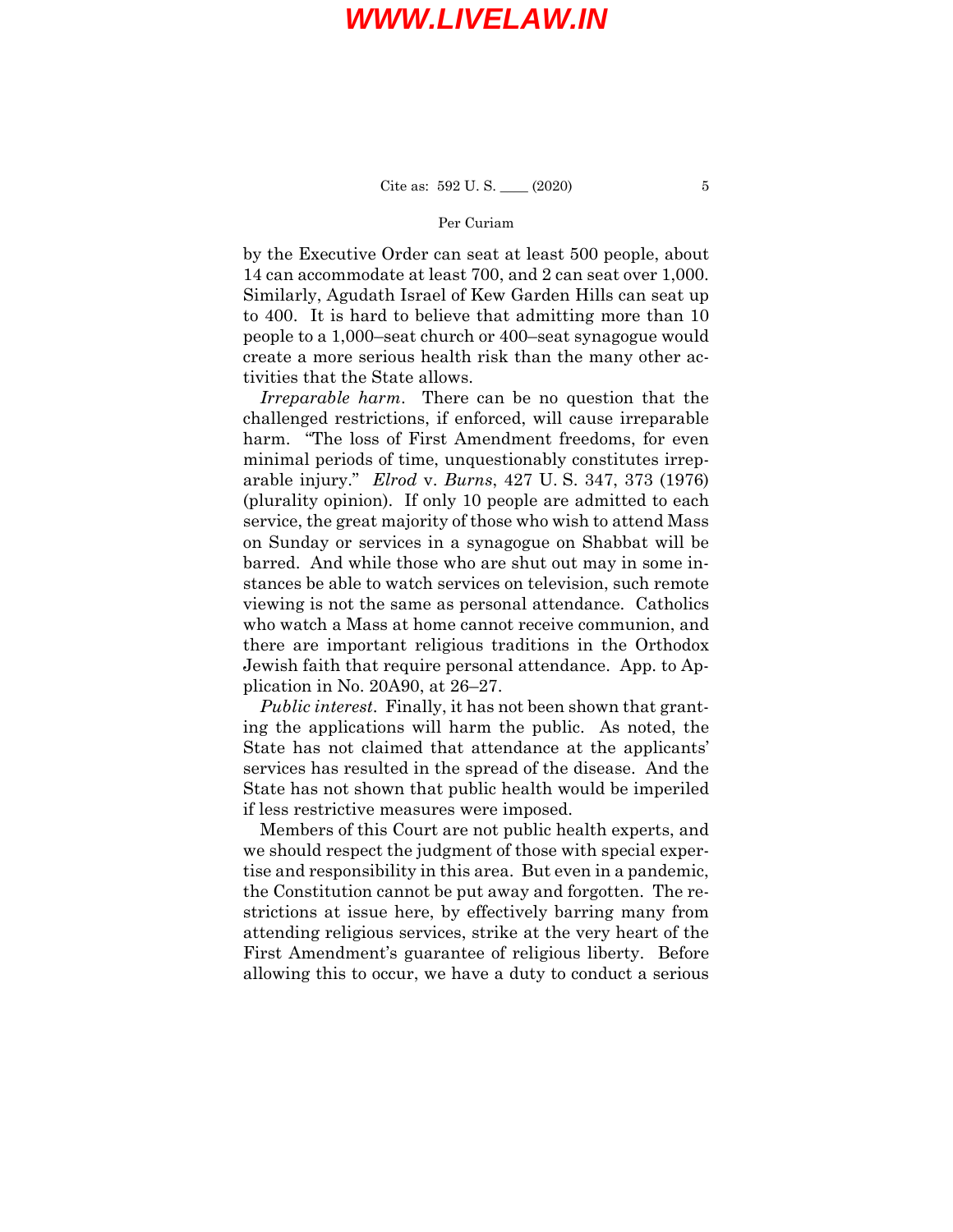#### 6 ROMAN CATHOLIC DIOCESE OF BROOKLYN *v.* CUOMO

### Per Curiam

examination of the need for such a drastic measure.

The dissenting opinions argue that we should withhold relief because the relevant circumstances have now changed. After the applicants asked this Court for relief, the Governor reclassified the areas in question from orange to yellow, and this change means that the applicants may hold services at 50% of their maximum occupancy. The dissents would deny relief at this time but allow the Diocese and Agudath Israel to renew their requests if this recent reclassification is reversed.

There is no justification for that proposed course of action. It is clear that this matter is not moot. See *Federal Election Comm'n* v. *Wisconsin Right to Life*, *Inc.*, 551 U. S. 449, 462 (2007); *Friends of the Earth, Inc.* v. *Laidlaw Environmental Services (TOC), Inc*., 528 U. S. 167, 189 (2000). And injunctive relief is still called for because the applicants remain under a constant threat that the area in question will be reclassified as red or orange. See, *e.g*., *Susan B. Anthony List* v. *Driehaus*, 573 U. S. 149, 158 (2014). The Governor regularly changes the classification of particular areas without prior notice.3 If that occurs again, the reclassification will almost certainly bar individuals in the affected area from attending services before judicial relief can be obtained. At most Catholic churches, Mass is celebrated daily, and "Orthodox Jews pray in [Agudath Israel's] synagogues every day." Application in No. 20A90, at 4. Moreover, if reclassification occurs late in a week, as has happened in the past, there may not be time for applicants to seek and obtain relief from this Court before another Sabbath passes. Thirteen days have gone by since the Diocese filed its application, and Agudath Israel's application was filed over a week ago. While we could presumably act more

<sup>&</sup>lt;sup>3</sup>Recent changes were made on the following dates: Monday, November 23; Thursday, November 19; Wednesday, November 18; Wednesday, November 11; Monday, November 9; Friday, November 6; Wednesday, October 28; Wednesday, October 21.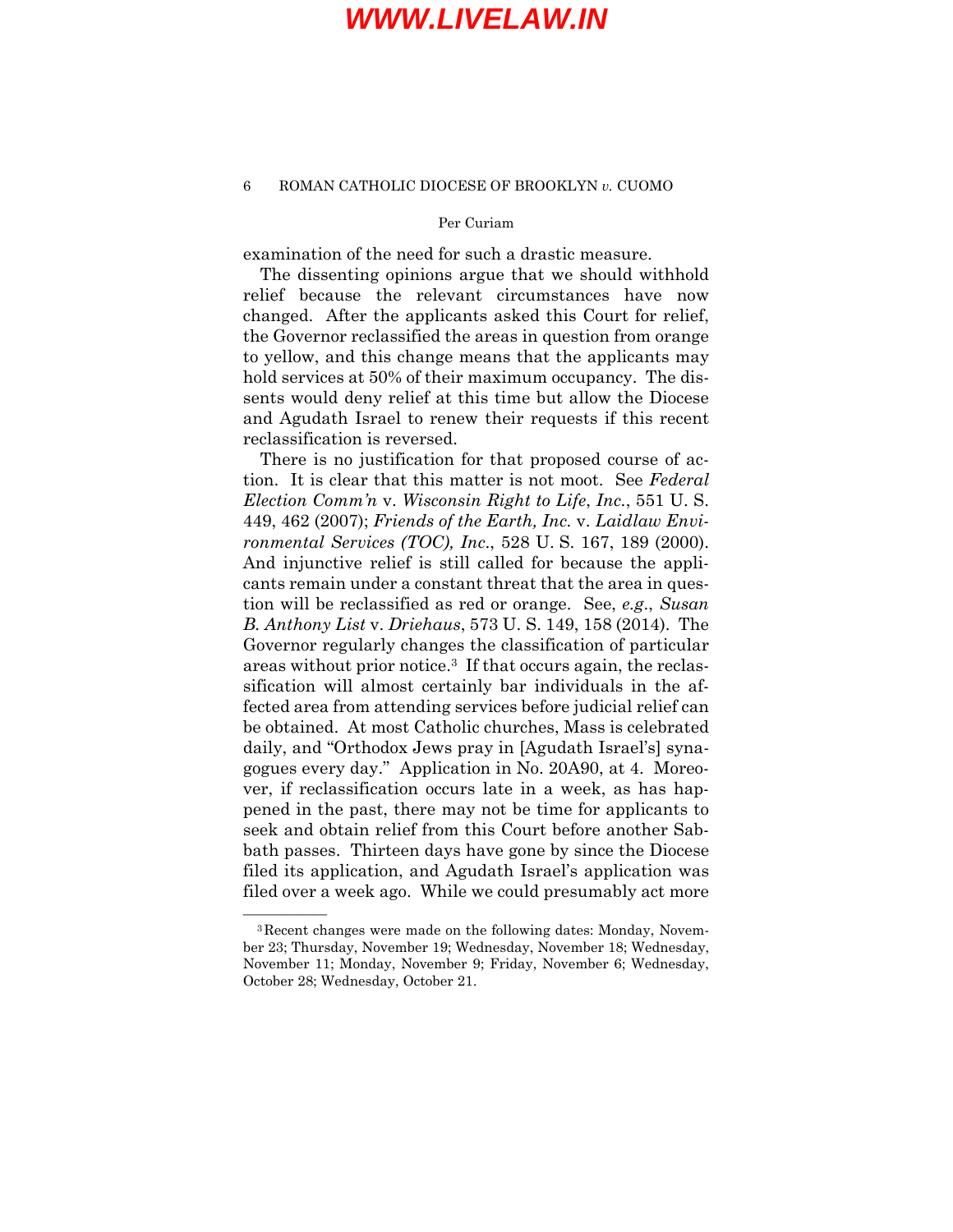Cite as: 592 U.S. \_\_\_\_ (2020) 7

### Per Curiam

swiftly in the future, there is no guarantee that we could provide relief before another weekend passes. The applicants have made the showing needed to obtain relief, and there is no reason why they should bear the risk of suffering further irreparable harm in the event of another reclassification.

For these reasons, we hold that enforcement of the Governor's severe restrictions on the applicants' religious services must be enjoined.

*It is so ordered.*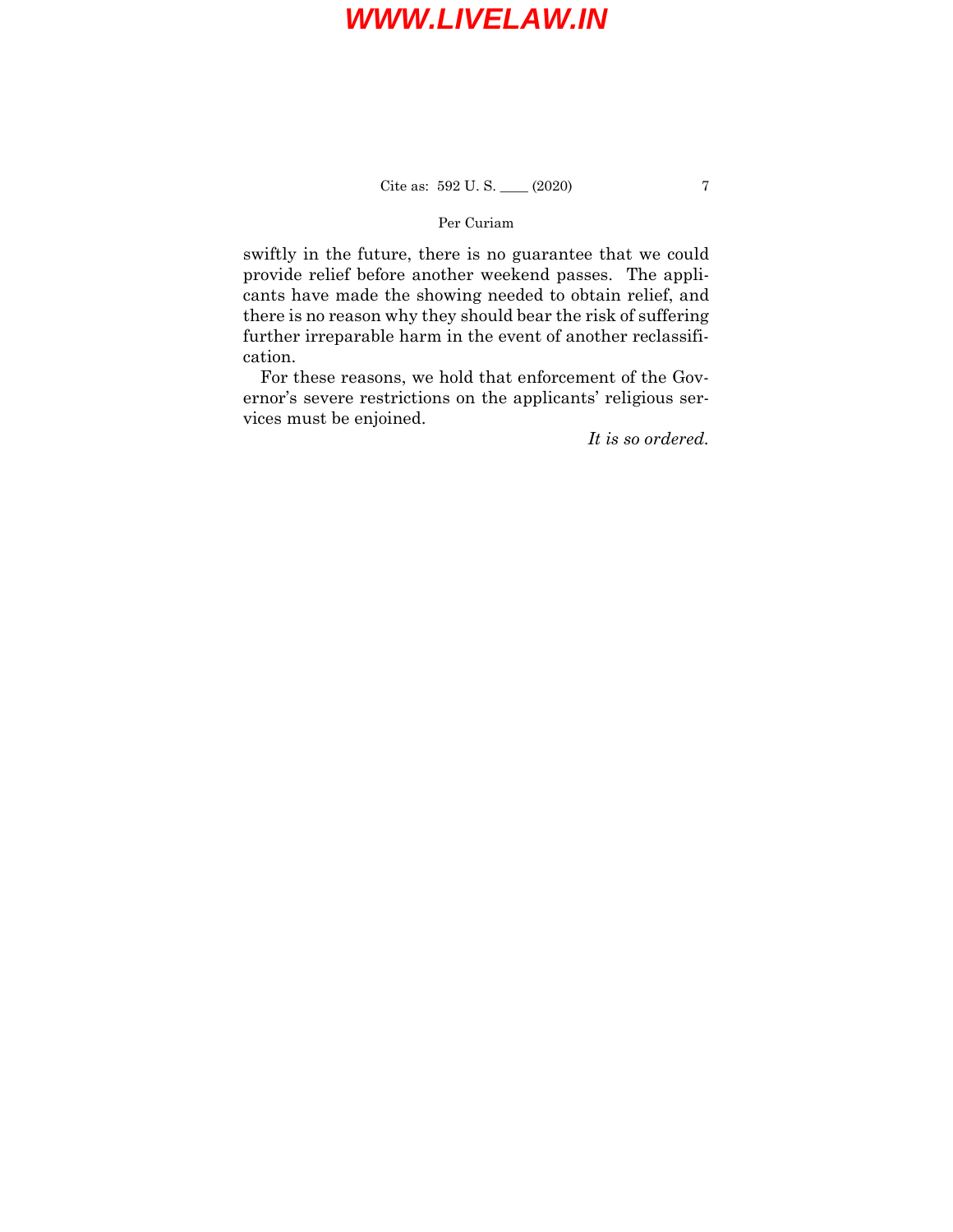Cite as: 592 U.S. \_\_\_\_ (2020) 1

GORSUCH, J., concurring

### $\frac{1}{2}$  ,  $\frac{1}{2}$  ,  $\frac{1}{2}$  ,  $\frac{1}{2}$  ,  $\frac{1}{2}$  ,  $\frac{1}{2}$  ,  $\frac{1}{2}$ **SUPREME COURT OF THE UNITED STATES**

#### $\frac{1}{2}$  ,  $\frac{1}{2}$  ,  $\frac{1}{2}$  ,  $\frac{1}{2}$  ,  $\frac{1}{2}$  ,  $\frac{1}{2}$ No. 20A87

### ROMAN CATHOLIC DIOCESE OF BROOKLYN, NEW YORK *v.* ANDREW M. CUOMO, GOVERNOR OF NEW YORK

#### ON APPLICATION FOR INJUNCTIVE RELIEF

[November 25, 2020]

### JUSTICE GORSUCH, concurring.

Government is not free to disregard the First Amendment in times of crisis. At a minimum, that Amendment prohibits government officials from treating religious exercises worse than comparable secular activities, unless they are pursuing a compelling interest and using the least restrictive means available. See *Church of Lukumi Babalu Aye, Inc.* v. *Hialeah*, 508 U. S. 520, 546 (1993). Yet recently, during the COVID pandemic, certain States seem to have ignored these long-settled principles.

 closed—limited to a maximum of 10 people. In the Ortho-Today's case supplies just the latest example. New York's Governor has asserted the power to assign different color codes to different parts of the State and govern each by executive decree. In "red zones," houses of worship are all but dox Jewish community that limit might operate to exclude all women, considering 10 men are necessary to establish a *minyan*, or a quorum. In "orange zones," it's not much different. Churches and synagogues are limited to a maximum of 25 people. These restrictions apply even to the largest cathedrals and synagogues, which ordinarily hold hundreds. And the restrictions apply no matter the precautions taken, including social distancing, wearing masks, leaving doors and windows open, forgoing singing, and disinfecting spaces between services.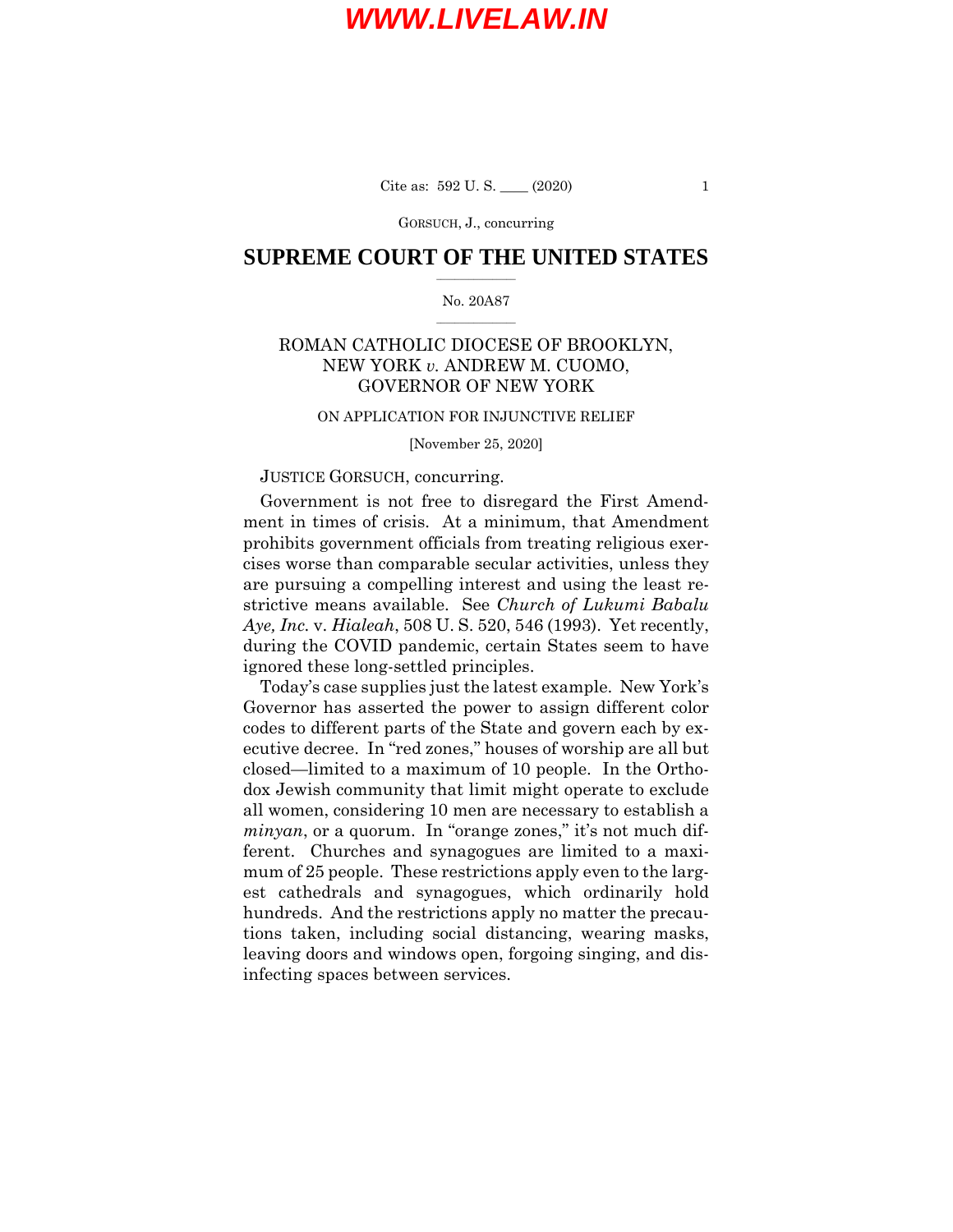#### 2 ROMAN CATHOLIC DIOCESE OF BROOKLYN *v.* CUOMO

#### GORSUCH, J., concurring

At the same time, the Governor has chosen to impose *no*  capacity restrictions on certain businesses he considers "essential." And it turns out the businesses the Governor considers essential include hardware stores, acupuncturists, and liquor stores. Bicycle repair shops, certain signage companies, accountants, lawyers, and insurance agents are all essential too. So, at least according to the Governor, it may be unsafe to go to church, but it is always fine to pick up another bottle of wine, shop for a new bike, or spend the afternoon exploring your distal points and meridians. Who knew public health would so perfectly align with secular convenience?

 mats and banks, in hardware stores and liquor shops. No As almost everyone on the Court today recognizes, squaring the Governor's edicts with our traditional First Amendment rules is no easy task. People may gather inside for extended periods in bus stations and airports, in laundroapparent reason exists why people may not gather, subject to identical restrictions, in churches or synagogues, especially when religious institutions have made plain that they stand ready, able, and willing to follow all the safety precautions required of "essential" businesses and perhaps more besides. The only explanation for treating religious places differently seems to be a judgment that what happens there just isn't as "essential" as what happens in secular spaces. Indeed, the Governor is remarkably frank about this: In his judgment laundry and liquor, travel and tools, are all "essential" while traditional religious exercises are not. *That* is exactly the kind of discrimination the First Amendment forbids.

Nor is the problem an isolated one. In recent months, certain other Governors have issued similar edicts. At the flick of a pen, they have asserted the right to privilege restaurants, marijuana dispensaries, and casinos over churches, mosques, and temples. See *Calvary Chapel Dayton Valley* v. *Sisolak*, 591 U. S. \_\_\_, \_\_\_ (2020) (GORSUCH,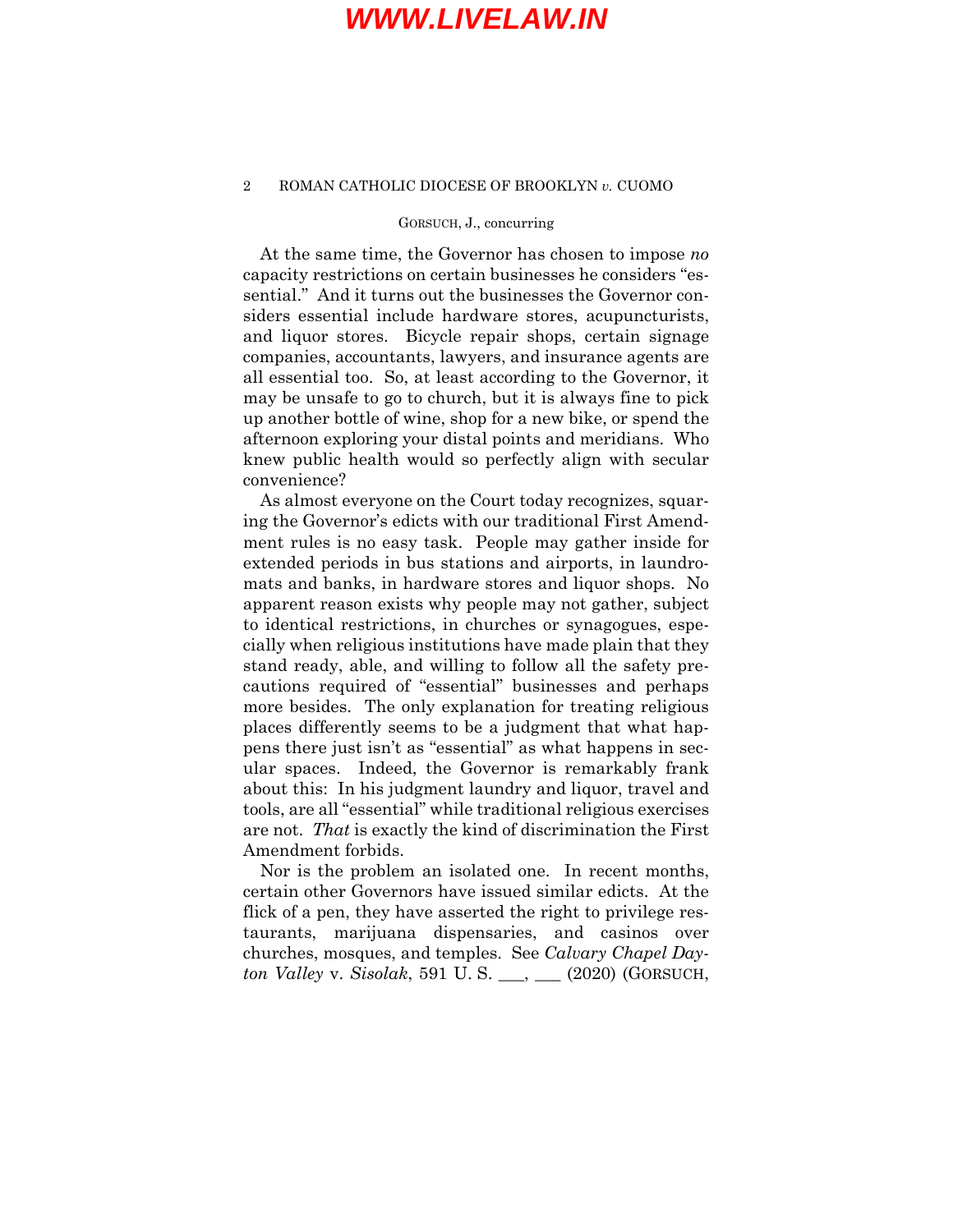Cite as: 592 U.S. \_\_\_\_ (2020) 3

#### GORSUCH, J., concurring

J., dissenting). In far too many places, for far too long, our first freedom has fallen on deaf ears.

\*

What could justify so radical a departure from the First Amendment's terms and long-settled rules about its application? Our colleagues offer two possible answers. Initially, some point to a solo concurrence in *South Bay Pentecostal Church* v. *Newsom*, 590 U. S. \_\_\_ (2020), in which THE CHIEF JUSTICE expressed willingness to defer to executive orders in the pandemic's early stages based on the newness of the emergency and how little was then known about the disease. *Post*, at 5 (opinion of BREYER, J.). At that time, COVID had been with us, in earnest, for just three months. Now, as we round out 2020 and face the prospect of entering a second calendar year living in the pandemic's shadow, that rationale has expired according to its own terms. Even if the Constitution has taken a holiday during this pandemic, it cannot become a sabbatical. Rather than apply a nonbinding and expired concurrence from *South Bay*, courts must resume applying the Free Exercise Clause. Today, a majority of the Court makes this plain.

Not only did the *South Bay* concurrence address different circumstances than we now face, that opinion was mistaken from the start. To justify its result, the concurrence reached back 100 years in the U. S. Reports to grab hold of our decision in *Jacobson* v. *Massachusetts*, 197 U. S. 11 (1905). But *Jacobson* hardly supports cutting the Constitution loose during a pandemic. That decision involved an entirely different mode of analysis, an entirely different right, and an entirely different kind of restriction.

Start with the mode of analysis. Although *Jacobson* predated the modern tiers of scrutiny, this Court essentially applied rational basis review to Henning Jacobson's challenge to a state law that, in light of an ongoing smallpox pandemic, required individuals to take a vaccine, pay a \$5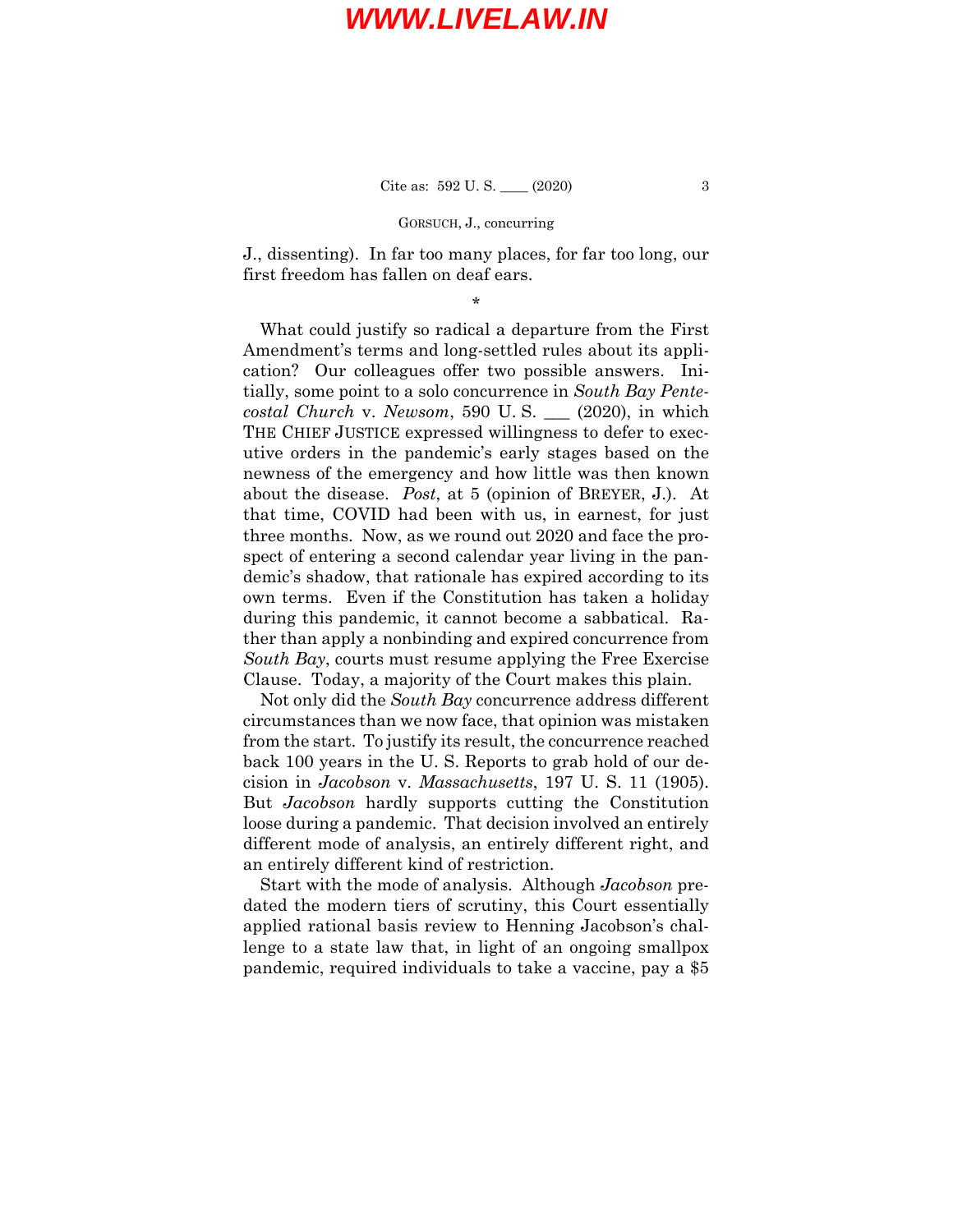#### 4 ROMAN CATHOLIC DIOCESE OF BROOKLYN *v.* CUOMO

#### GORSUCH, J., concurring

fine, or establish that they qualified for an exemption. *Id.*, at 25 (asking whether the State's scheme was "reasonable"); *id.*, at 27 (same); *id.*, at 28 (same). Rational basis review is the test this Court *normally* applies to Fourteenth Amendment challenges, so long as they do not involve suspect classifications based on race or some other ground, or a claim of fundamental right. Put differently, *Jacobson* didn't seek to depart from normal legal rules during a pandemic, and it supplies no precedent for doing so. Instead, *Jacobson* applied what would become the traditional legal test associated with the right at issue—exactly what the Court does today. Here, that means strict scrutiny: The First Amendment traditionally requires a State to treat religious exercises at least as well as comparable secular activities unless it can meet the demands of strict scrutiny—showing it has employed the most narrowly tailored means available to satisfy a compelling state interest. *Church of Lukumi*, 508 U. S., at 546.

Next, consider the right asserted. Mr. Jacobson claimed that he possessed an implied "substantive due process" right to "bodily integrity" that emanated from the Fourteenth Amendment and allowed him to avoid not only the vaccine but *also* the \$5 fine (about \$140 today) *and* the need to show he qualified for an exemption. 197 U. S., at 13–14. This Court disagreed. But what does that have to do with our circumstances? Even if judges may impose emergency restrictions on rights that some of them have found hiding in the Constitution's penumbras, it does not follow that the same fate should befall the textually explicit right to religious exercise.

 Finally, consider the different nature of the restriction. In *Jacobson*, individuals could accept the vaccine, pay the fine, or identify a basis for exemption. *Id.*, at 12, 14. The imposition on Mr. Jacobson's claimed right to bodily integrity, thus, was avoidable and relatively modest. It easily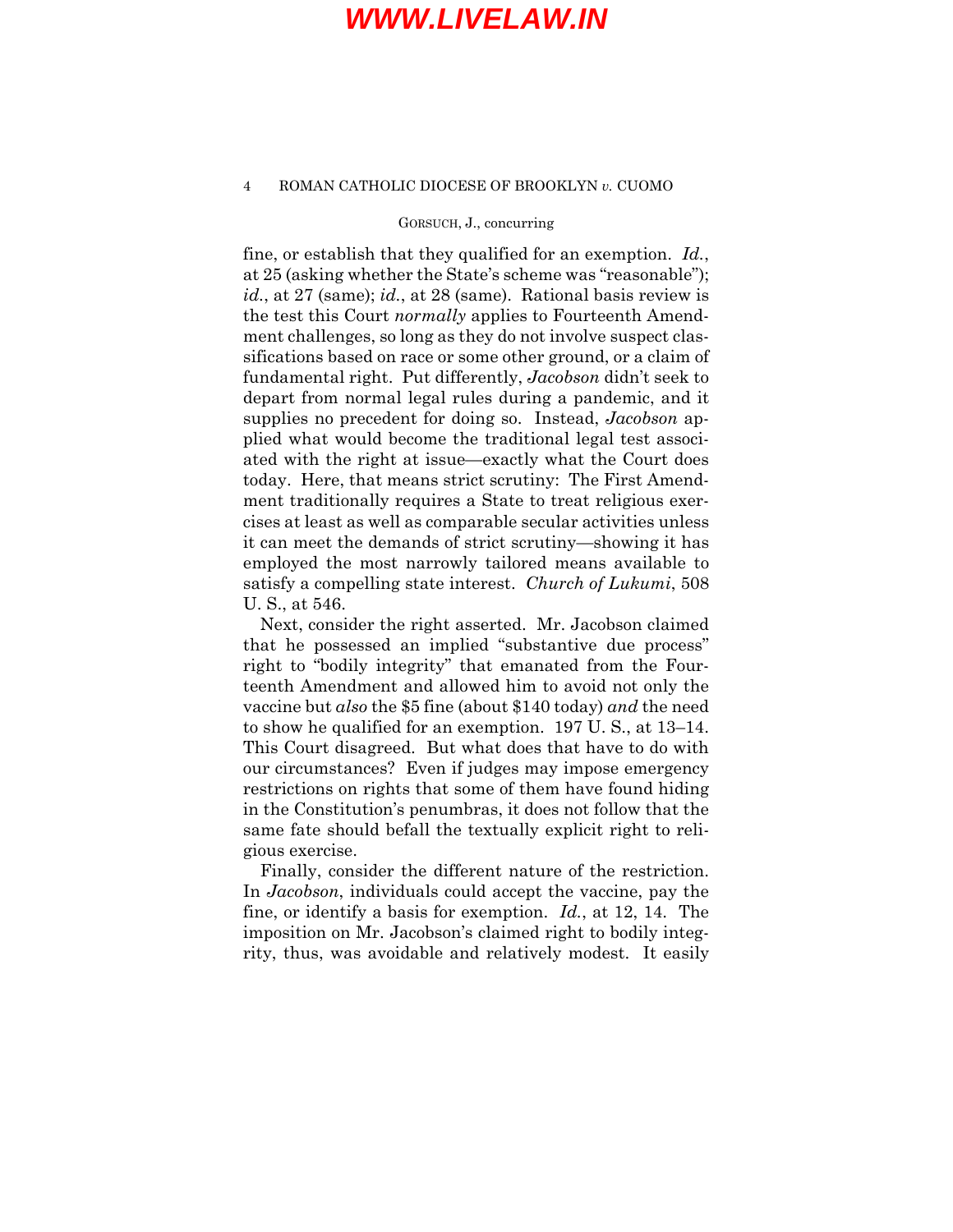Cite as: 592 U.S. \_\_\_\_ (2020) 5

#### GORSUCH, J., concurring

survived rational basis review, and might even have survived strict scrutiny, given the opt-outs available to certain objectors. *Id.*, at 36, 38–39. Here, by contrast, the State has effectively sought to ban all traditional forms of worship in affected "zones" whenever the Governor decrees and for as long as he chooses. Nothing in *Jacobson* purported to address, let alone approve, such serious and long-lasting intrusions into settled constitutional rights. In fact, *Jacobson* explained that the challenged law survived only because it did not "contravene the Constitution of the United States" or "infringe any right granted or secured by that instrument." *Id.*, at 25.

Tellingly no Justice now disputes any of these points. Nor does any Justice seek to explain why anything other than our usual constitutional standards should apply during the current pandemic. In fact, today the author of the *South Bay* concurrence even downplays the relevance of *Jacobson* for cases like the one before us. *Post*, at 2 (opinion of ROBERTS, C. J.). All this is surely a welcome development. But it would require a serious rewriting of history to suggest, as THE CHIEF JUSTICE does, that the *South Bay*  concurrence never really relied in significant measure on *Jacobson*. That was the first case *South Bay* cited on the substantive legal question before the Court, it was the only case cited involving a pandemic, and many lower courts quite understandably read its invocation as inviting them to slacken their enforcement of constitutional liberties while COVID lingers. See, *e.g., Elim Romanian Pentecostal Church* v. *Pritzker*, 962 F. 3d 341, 347 (CA7 2020); *Legacy Church, Inc.* v. *Kunkel*, \_\_\_ F. Supp. 3d \_\_\_, \_\_\_ (NM 2020).

Why have some mistaken this Court's modest decision in *Jacobson* for a towering authority that overshadows the Constitution during a pandemic? In the end, I can only surmise that much of the answer lies in a particular judicial impulse to stay out of the way in times of crisis. But if that impulse may be understandable or even admirable in other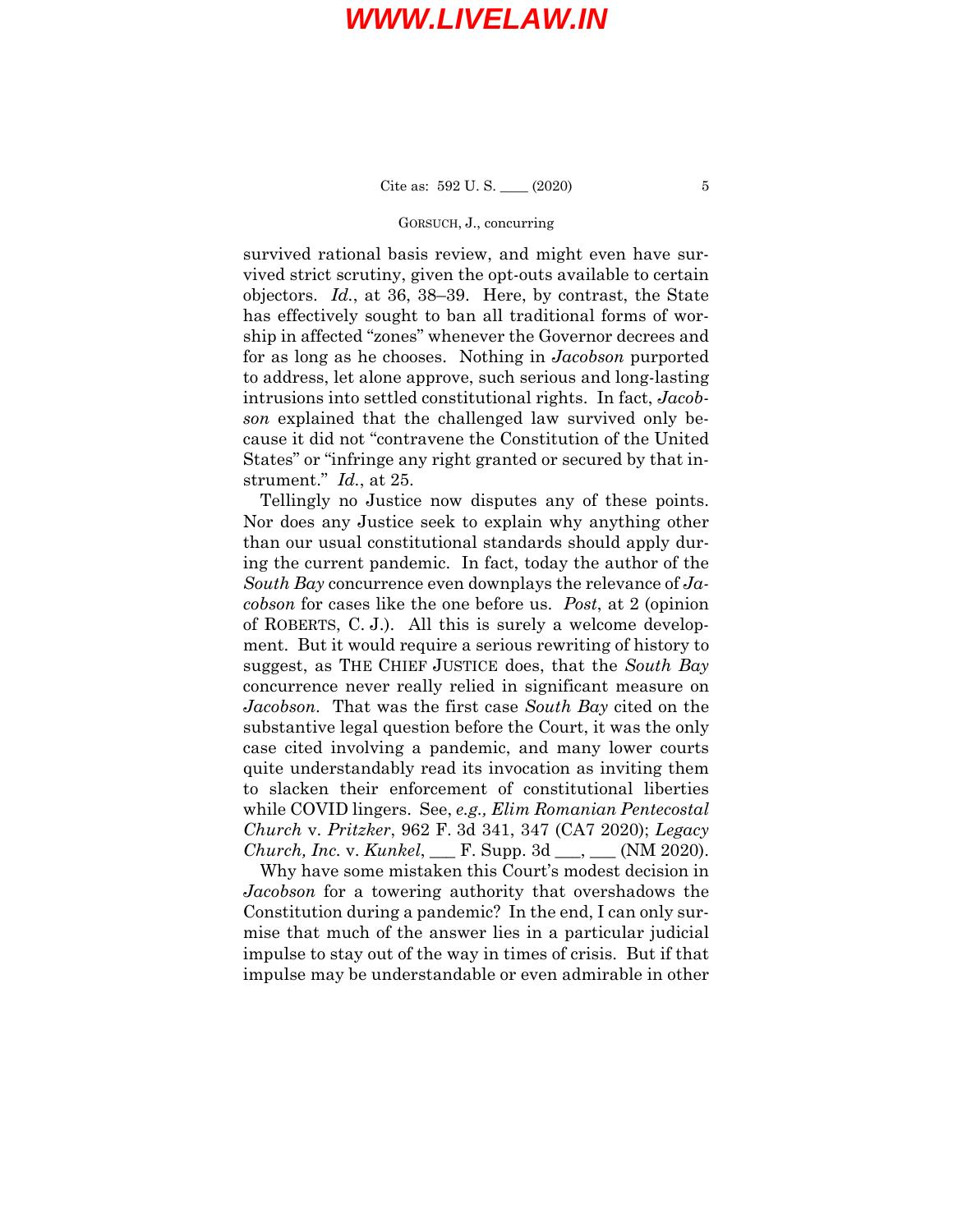### 6 ROMAN CATHOLIC DIOCESE OF BROOKLYN *v.* CUOMO

#### GORSUCH, J., concurring

circumstances, we may not shelter in place when the Constitution is under attack. Things never go well when we do.

\*

 tions. Maybe those actions do violate the Constitution. That leaves my colleagues to their second line of argument. Maybe precedent does not support the Governor's ac-But, they say, we should stay our hand all the same. Even if the churches and synagogues before us have been subject to unconstitutional restrictions for months, it is no matter because, just the other day, the Governor changed his color code for Brooklyn and Queens where the plaintiffs are located. Now those regions are "yellow zones" and the challenged restrictions on worship associated with "orange" and "red zones" do not apply. So, the reasoning goes, we should send the plaintiffs home with an invitation to return later if need be.

To my mind, this reply only advances the case for intervention. It has taken weeks for the plaintiffs to work their way through the judicial system and bring their case to us. During all this time, they were subject to unconstitutional restrictions. Now, just as this Court was preparing to act on their applications, the Governor loosened his restrictions, all while continuing to assert the power to tighten them again anytime as conditions warrant. So if we dismissed this case, nothing would prevent the Governor from reinstating the challenged restrictions tomorrow. And by the time a new challenge might work its way to us, he could just change them again. The Governor has fought this case at every step of the way. To turn away religious leaders bringing meritorious claims just because the Governor decided to hit the "off" switch in the shadow of our review would be, in my view, just another sacrifice of fundamental rights in the name of judicial modesty.

Even our dissenting colleagues do not suggest this case is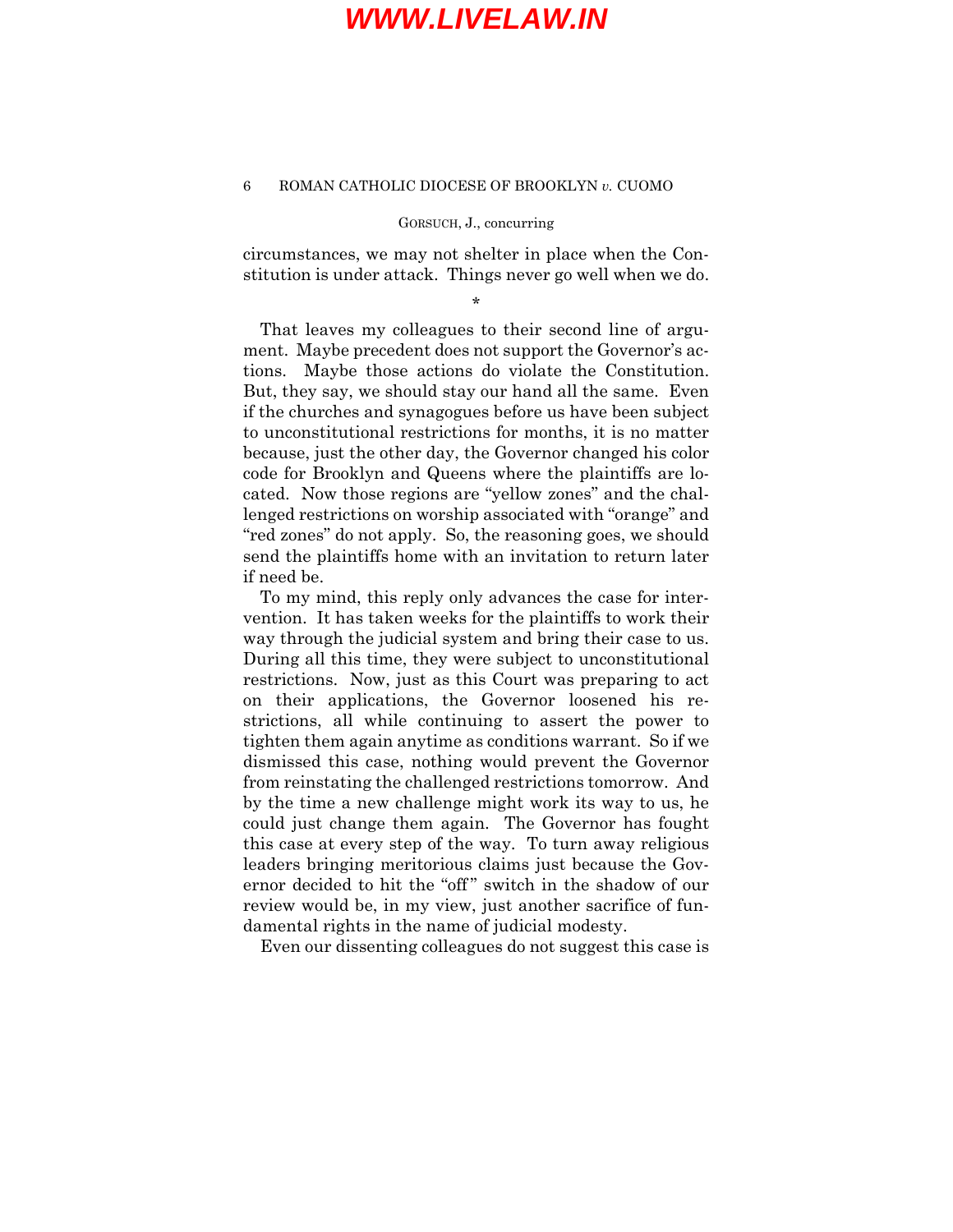Cite as: 592 U.S. \_\_\_\_ (2020) 7

#### GORSUCH, J., concurring

moot or otherwise outside our power to decide. They counsel delay only because "the disease-related circumstances [are] rapidly changing." *Post*, at 5 (opinion of BREYER, J.). But look at what those "rapidly changing" circumstances suggest. Both Governor Cuomo and Mayor de Blasio have "indicated it's only a matter of time before [all] five boroughs" of New York City are flipped from yellow to orange. J. Skolnik, D. Goldiner, & D. Slattery, Staten Island Goes 'Orange' As Cuomo Urges Coronavirus 'Reality Check' Ahead of Thanksgiving, N. Y. Daily News (Nov. 23, 2020), <https://www.nydailynews.com/coronavirus/ny-coronavirus>cuomo-thanksgiving-20201123-yyhxfo3kzbdinbfbsqos3tvrk u-story-html. On anyone's account, then, it seems inevitable this dispute will require the Court's attention.

It is easy enough to say it would be a small thing to require the parties to "refile their applications" later. *Post*, at 3 (opinion of BREYER, J.). But none of us are rabbis wondering whether future services will be disrupted as the High Holy Days were, or priests preparing for Christmas. Nor may we discount the burden on the faithful who have lived for months under New York's unconstitutional regime unable to attend religious services. Whether this Court could decide a renewed application promptly is beside the point. The parties before us have already shown their entitlement to relief. Saying so now will establish clear legal rules and enable both sides to put their energy to productive use, rather than devoting it to endless emergency litigation. Saying so now will dispel, as well, misconceptions about the role of the Constitution in times of crisis, which have already been permitted to persist for too long.

It is time—past time—to make plain that, while the pandemic poses many grave challenges, there is no world in which the Constitution tolerates color-coded executive edicts that reopen liquor stores and bike shops but shutter churches, synagogues, and mosques.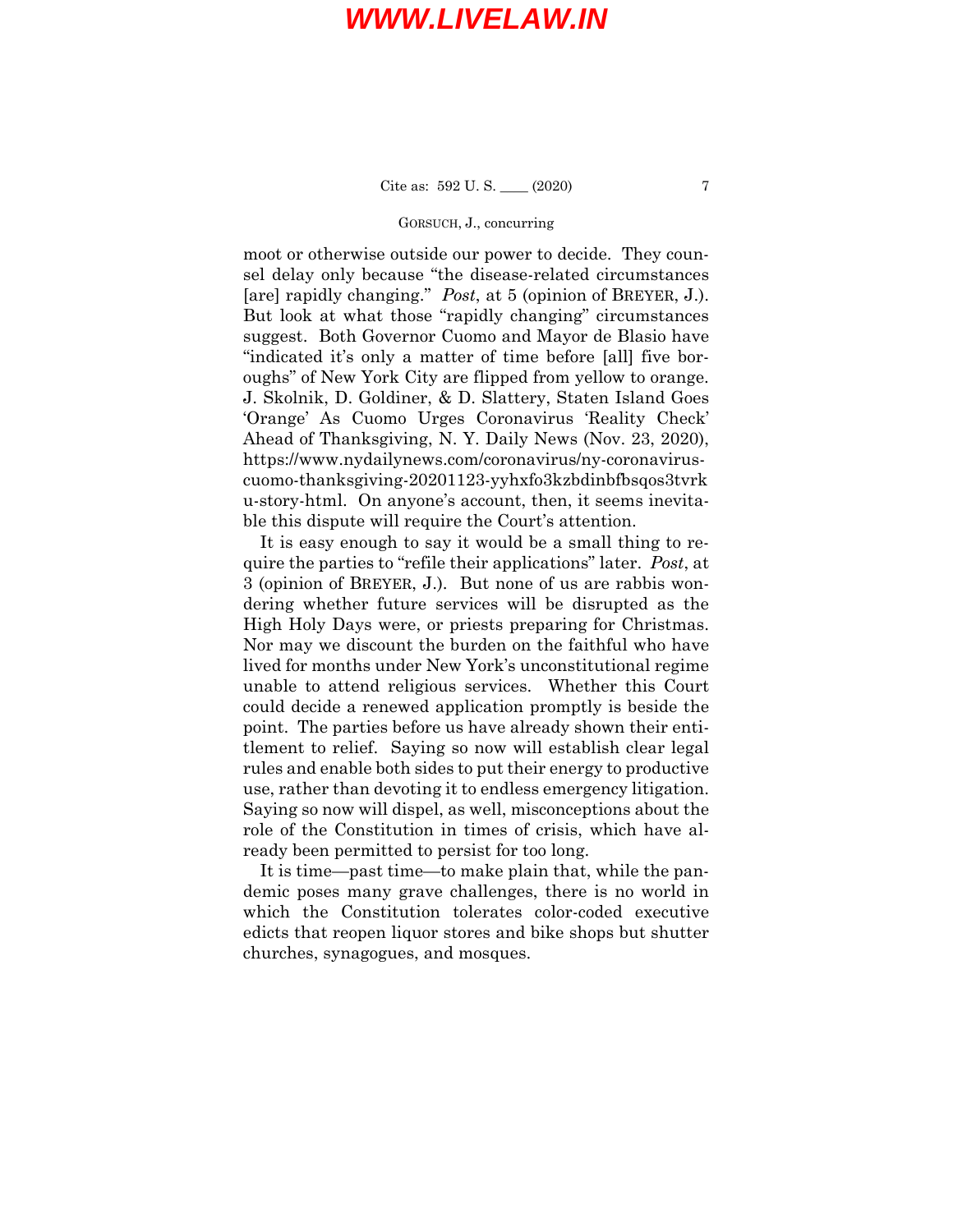Cite as: 592 U.S. \_\_\_\_ (2020) 1

KAVANAUGH, J., concurring

### $\frac{1}{2}$  ,  $\frac{1}{2}$  ,  $\frac{1}{2}$  ,  $\frac{1}{2}$  ,  $\frac{1}{2}$  ,  $\frac{1}{2}$  ,  $\frac{1}{2}$ **SUPREME COURT OF THE UNITED STATES**

#### $\frac{1}{2}$  ,  $\frac{1}{2}$  ,  $\frac{1}{2}$  ,  $\frac{1}{2}$  ,  $\frac{1}{2}$  ,  $\frac{1}{2}$ No. 20A87

### ROMAN CATHOLIC DIOCESE OF BROOKLYN, NEW YORK *v.* ANDREW M. CUOMO, GOVERNOR OF NEW YORK

#### ON APPLICATION FOR INJUNCTIVE RELIEF

[November 25, 2020]

### JUSTICE KAVANAUGH, concurring.

I vote to grant the applications of the Roman Catholic Diocese of Brooklyn and Agudath Israel of America for temporary injunctions against New York's 10-person and 25 person caps on attendance at religious services. On this record, temporary injunctions are warranted because New York's severe caps on attendance at religious services likely violate the First Amendment. Importantly, the Court's orders today are not final decisions on the merits. Instead, the Court simply grants *temporary* injunctive relief until the Court of Appeals in December, and then this Court as appropriate, can more fully consider the merits.

To begin with, New York's 10-person and 25-person caps on attendance at religious services in red and orange zones (which are areas where COVID–19 is more prevalent) are much more severe than most other States' restrictions, including the California and Nevada limits at issue in *South Bay United Pentecostal Church* v. *Newsom*, 590 U. S. \_\_\_ (2020), and *Calvary Chapel Dayton Valley* v. *Sisolak*, 591 U. S. \_\_\_ (2020). In *South Bay*, houses of worship were limited to 100 people (or, in buildings with capacity of under 400, to 25% of capacity). And in *Calvary*, houses of worship were limited to 50 people.

New York has gone much further. In New York's red zones, most houses of worship are limited to 10 people; in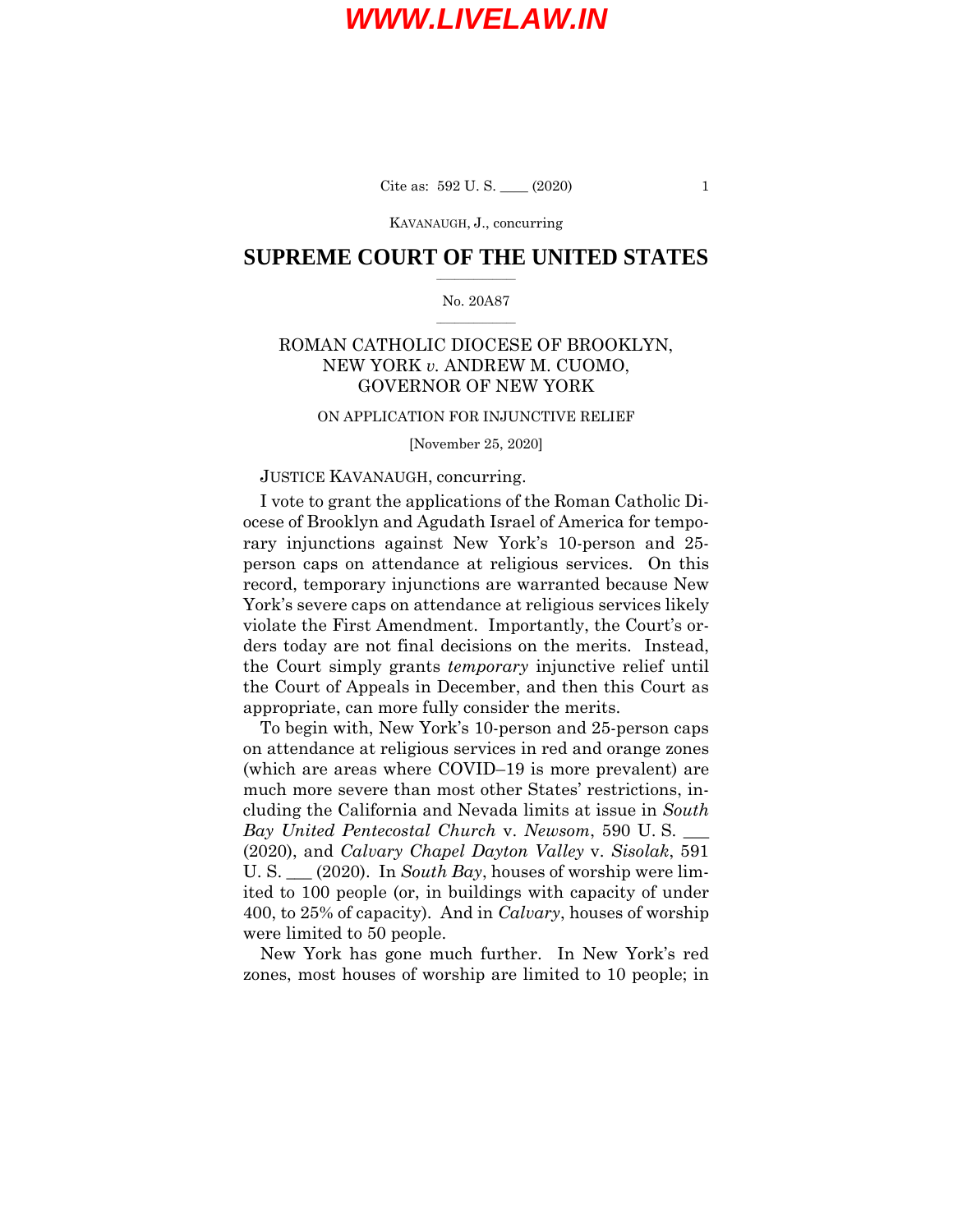### 2 ROMAN CATHOLIC DIOCESE OF BROOKLYN *v.* CUOMO

#### KAVANAUGH, J., concurring

orange zones, most houses of worship are limited to 25 people. Those strict and inflexible numerical caps apply even to large churches and synagogues that ordinarily can hold hundreds of people and that, with social distancing and mask requirements, could still easily hold far more than 10 or 25 people.

Moreover, New York's restrictions on houses of worship not only are severe, but also are discriminatory. In red and orange zones, houses of worship must adhere to numerical caps of 10 and 25 people, respectively, but those caps do not apply to some secular buildings in the same neighborhoods. In a red zone, for example, a church or synagogue must adhere to a 10-person attendance cap, while a grocery store, pet store, or big-box store down the street does not face the same restriction. In an orange zone, the discrimination against religion is even starker: Essential businesses and many non-essential businesses are subject to no attendance caps at all.

The State's discrimination against religion raises a serious First Amendment issue and triggers heightened scrutiny, requiring the State to provide a sufficient justification for the discrimination. See *Church of Lukumi Babalu Aye, Inc.* v. *Hialeah*, 508 U. S. 520, 537–538 (1993); *Employment Div., Dept. of Human Resources of Ore.* v. *Smith*, 494 U. S. 872, 884 (1990). But New York has not sufficiently justified treating houses of worship more severely than secular businesses.

The State argues that it has not impermissibly discriminated against religion because some secular businesses such as movie theaters must remain closed and are thus treated less favorably than houses of worship. But under this Court's precedents, it does not suffice for a State to point out that, as compared to houses of worship, *some* secular businesses are subject to similarly severe or even more severe restrictions. See *Lukumi*, 508 U. S., at 537–538; *Smith*, 494 U. S., at 884; see also *Calvary*, 591 U. S., at \_\_\_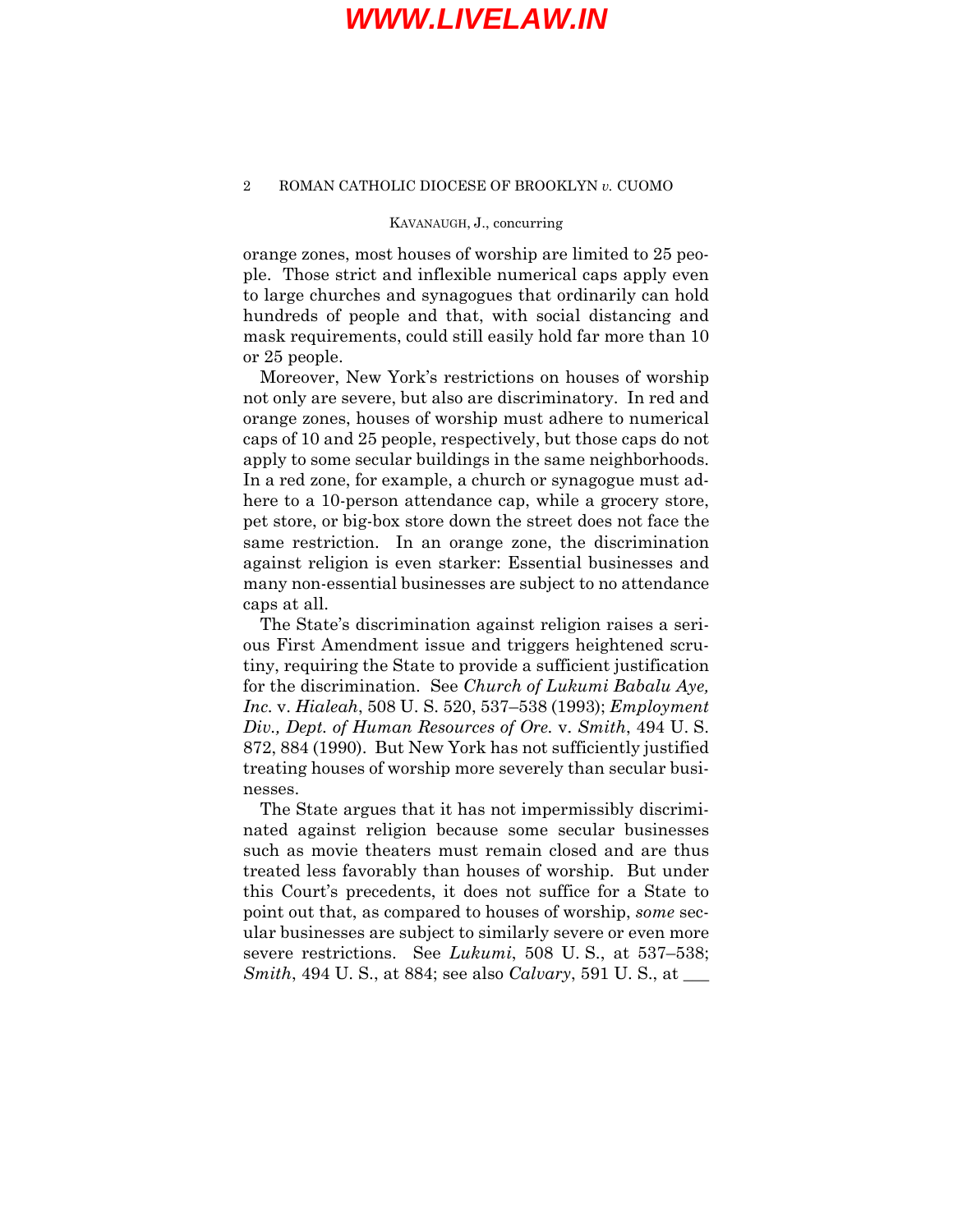Cite as: 592 U.S. \_\_\_\_ (2020) 3

#### KAVANAUGH, J., concurring

(KAVANAUGH, J., dissenting from denial of application for injunctive relief) (slip op., at 7). Rather, once a State creates a favored class of businesses, as New York has done in this case, the State must justify why houses of worship are excluded from that favored class. Here, therefore, the State must justify imposing a 10-person or 25-person limit on houses of worship but not on favored secular businesses. See *Lukumi*, 508 U. S., at 537–538; *Smith*, 494 U. S., at 884. The State has not done so.

To be clear, the COVID–19 pandemic remains extraordinarily serious and deadly. And at least until vaccines are readily available, the situation may get worse in many parts of the United States. The Constitution "principally entrusts the safety and the health of the people to the politically accountable officials of the States." *South Bay*, 590 U. S., at \_\_\_ (ROBERTS, C. J., concurring in denial of application for injunctive relief) (slip op., at 2) (internal quotation marks and alteration omitted). Federal courts therefore must afford substantial deference to state and local authorities about how best to balance competing policy considerations during the pandemic. See *ibid*. But judicial deference in an emergency or a crisis does not mean wholesale judicial abdication, especially when important questions of religious discrimination, racial discrimination, free speech, or the like are raised.

In light of the devastating pandemic, I do not doubt the State's authority to impose tailored restrictions—even very strict restrictions—on attendance at religious services and secular gatherings alike. But the New York restrictions on houses of worship are not tailored to the circumstances given the First Amendment interests at stake. To reiterate, New York's restrictions on houses of worship are much more severe than the California and Nevada restrictions at issue in *South Bay* and *Calvary*, and much more severe than the restrictions that most other States are imposing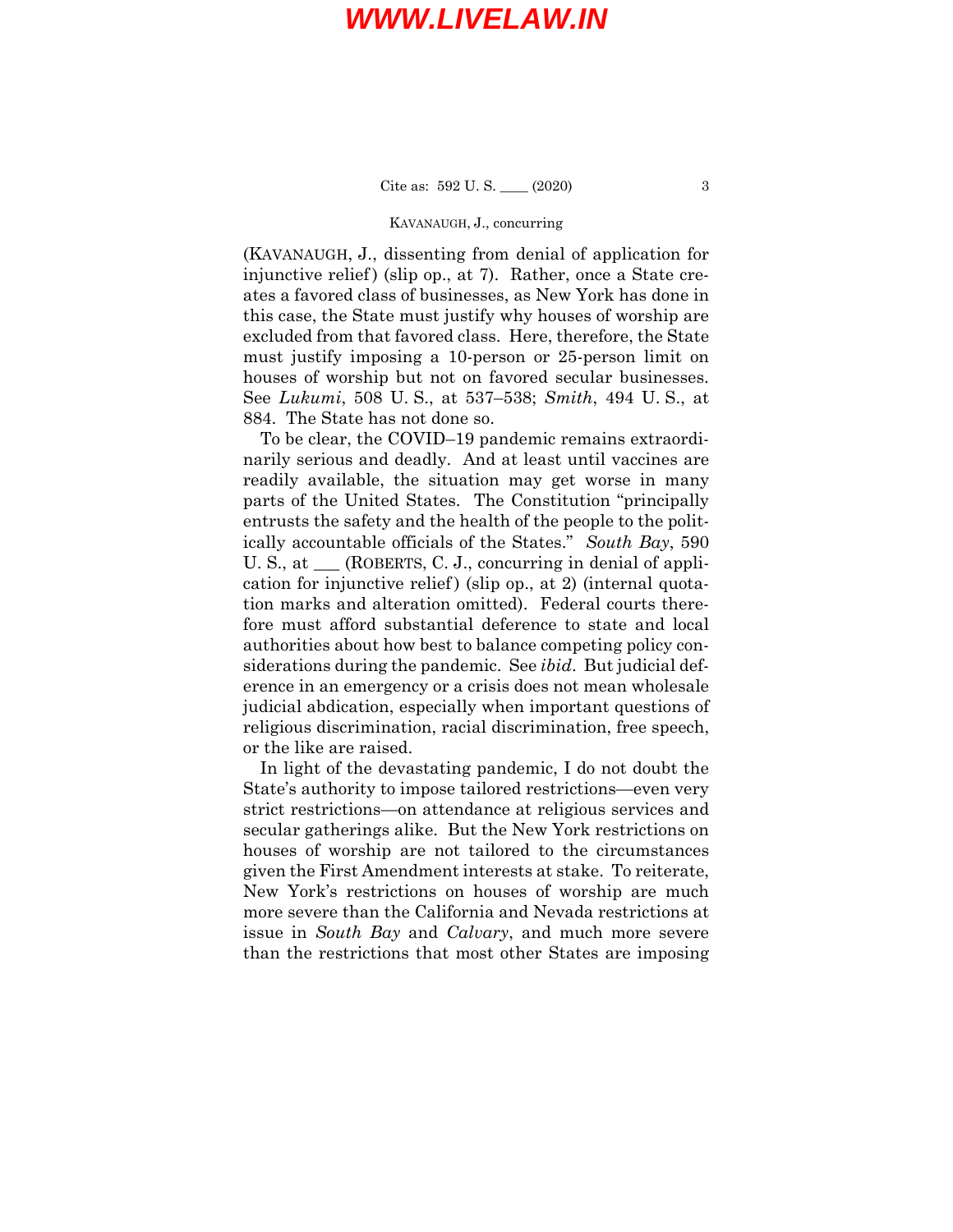### 4 ROMAN CATHOLIC DIOCESE OF BROOKLYN *v.* CUOMO

#### KAVANAUGH, J., concurring

on attendance at religious services. And New York's restrictions discriminate against religion by treating houses of worship significantly worse than some secular businesses.

For those reasons, I agree with THE CHIEF JUSTICE that New York's "[n]umerical capacity limits of 10 and 25 people . . . seem unduly restrictive" and that "it may well be that such restrictions violate the Free Exercise Clause." *Post*, at 1. I part ways with THE CHIEF JUSTICE on a narrow procedural point regarding the timing of the injunctions. THE CHIEF JUSTICE would not issue injunctions at this time*.* As he notes, the State made a change in designations a few days ago, and now none of the churches and synagogues who are applicants in these cases are located in red or orange zones. As I understand it, THE CHIEF JUSTICE would not issue an injunction unless and until a house of worship applies for an injunction and is still in a red or orange zone on the day that the injunction is finally issued. But the State has not withdrawn or amended the relevant Executive Order. And the State does not suggest that the applicants lack standing to challenge the red-zone and orangezone caps imposed by the Executive Order, or that these cases are moot or not ripe. In other words, the State does not deny that the applicants face an imminent injury *today*. In particular, the State does not deny that some houses of worship, including the applicants here, are located in areas that likely will be classified as red or orange zones in the very near future. I therefore see no jurisdictional or prudential barriers to issuing the injunctions now.

There also is no good reason to delay issuance of the injunctions, as I see it. If no houses of worship end up in red or orange zones, then the Court's injunctions today will impose no harm on the State and have no effect on the State's response to COVID–19. And if houses of worship end up in red or orange zones, as is likely, then today's injunctions will ensure that religious organizations are not subjected to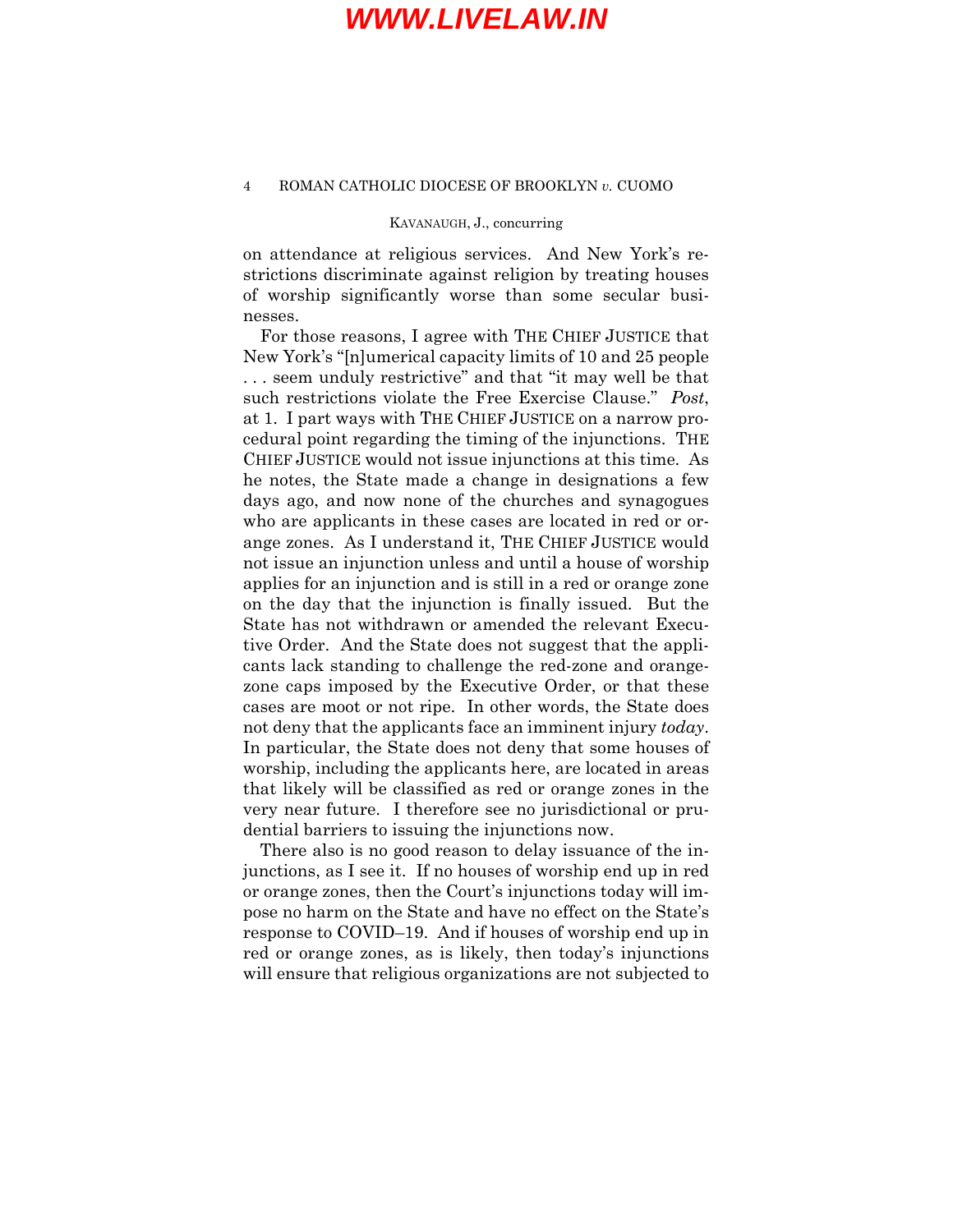Cite as: 592 U.S. \_\_\_\_ (2020) 5

### KAVANAUGH, J., concurring

the unconstitutional 10-person and 25-person caps. Moreover, issuing the injunctions now rather than a few days from now not only will ensure that the applicants' constitutional rights are protected, but also will provide some needed clarity for the State and religious organizations.

\* \* \*

On this record, the applicants have shown: a likelihood that the Court would grant certiorari and reverse; irreparable harm; and that the equities favor injunctive relief. I therefore vote to grant the applications for temporary injunctive relief until the Court of Appeals in December, and then this Court as appropriate, can more fully consider the merits.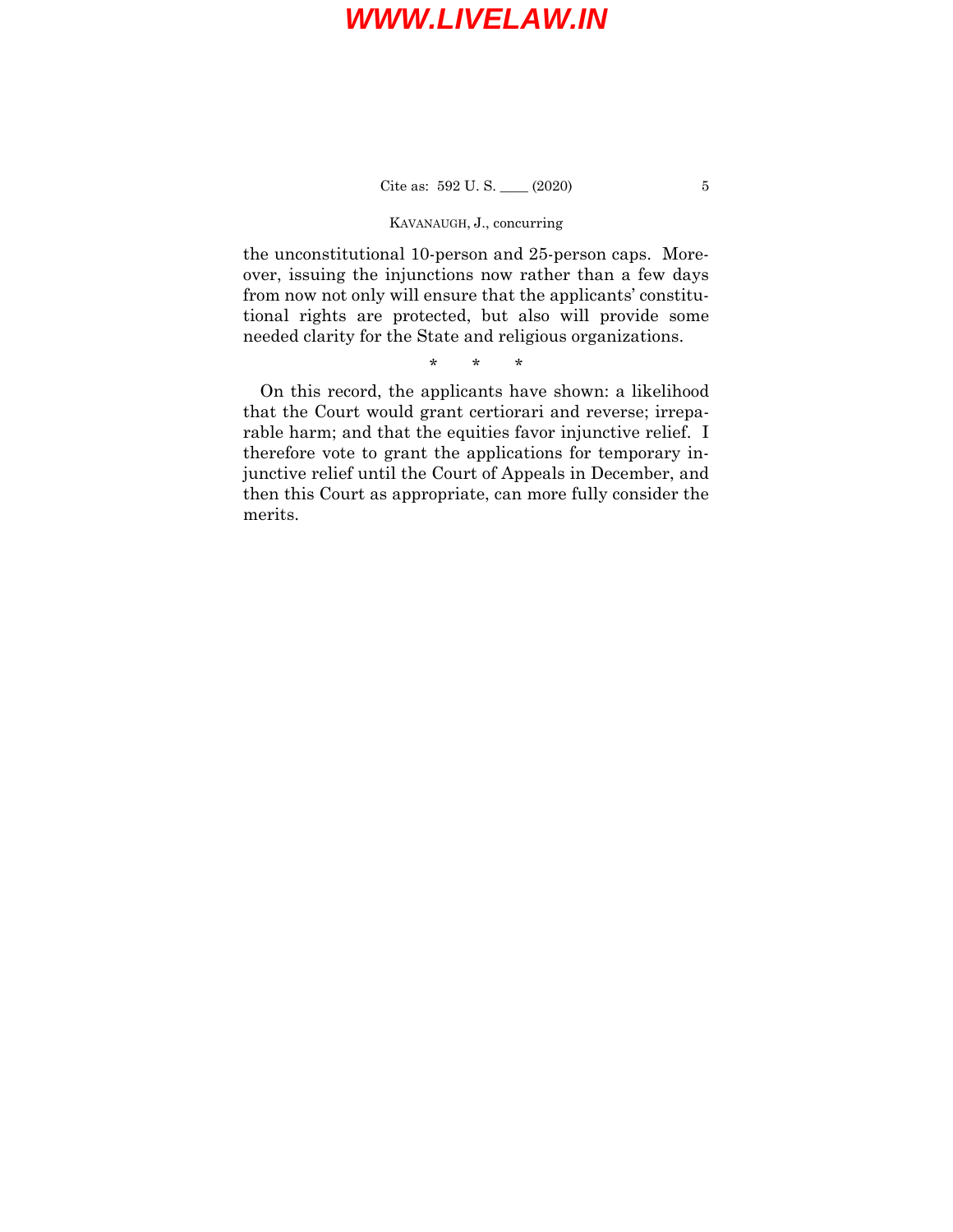Cite as: 592 U.S. \_\_\_\_ (2020) 1

ROBERTS, C. J., dissenting

### $\frac{1}{2}$  ,  $\frac{1}{2}$  ,  $\frac{1}{2}$  ,  $\frac{1}{2}$  ,  $\frac{1}{2}$  ,  $\frac{1}{2}$  ,  $\frac{1}{2}$ **SUPREME COURT OF THE UNITED STATES**

#### $\frac{1}{2}$  ,  $\frac{1}{2}$  ,  $\frac{1}{2}$  ,  $\frac{1}{2}$  ,  $\frac{1}{2}$  ,  $\frac{1}{2}$ No. 20A87

### ROMAN CATHOLIC DIOCESE OF BROOKLYN, NEW YORK *v.* ANDREW M. CUOMO, GOVERNOR OF NEW YORK

### ON APPLICATION FOR INJUNCTIVE RELIEF

[November 25, 2020]

### CHIEF JUSTICE ROBERTS, dissenting.

I would not grant injunctive relief under the present circumstances. There is simply no need to do so. After the Diocese and Agudath Israel filed their applications, the Governor revised the designations of the affected areas. None of the houses of worship identified in the applications is now subject to any fixed numerical restrictions. At these locations, the applicants can hold services with up to 50% of capacity, which is at least as favorable as the relief they currently seek.

 might reinstate the restrictions. But he also might not. entitlement to "the extraordinary remedy of injunction." Numerical capacity limits of 10 and 25 people, depending on the applicable zone, do seem unduly restrictive. And it may well be that such restrictions violate the Free Exercise Clause. It is not necessary, however, for us to rule on that serious and difficult question at this time. The Governor And it is a significant matter to override determinations made by public health officials concerning what is necessary for public safety in the midst of a deadly pandemic. If the Governor does reinstate the numerical restrictions the applicants can return to this Court, and we could act quickly on their renewed applications. As things now stand, however, the applicants have not demonstrated their **EXTRAMATION CONSTRAMATION**<br>
FROM CHEAT CONSISTS, C.J., dissenting<br>
SUPREME COURT OF THE UNITED STATES<br>
No. 20487<br>
No. 20487<br>
NOMAN CATHOLIC DIOCESE OF BROOKLYN,<br>
NEW YORK c. ANDREW M. CUVAO,<br>
GOVERNOR OF NEW YORK<br>
ON FRIE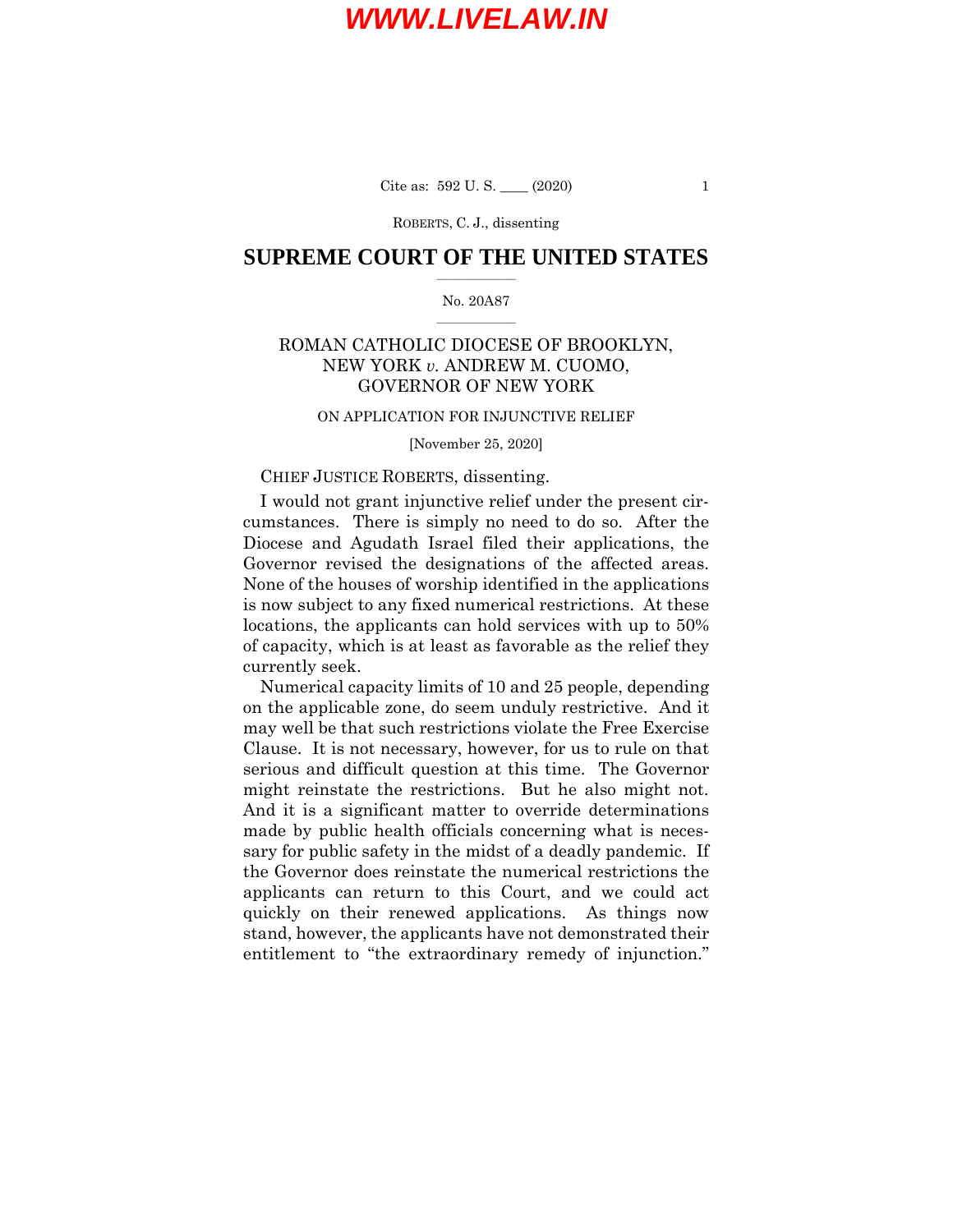### 2 ROMAN CATHOLIC DIOCESE OF BROOKLYN *v.* CUOMO

#### ROBERTS, C. J., dissenting

*Nken* v. *Holder*, 556 U. S. 418, 428 (2009) (internal quotation marks omitted). An order telling the Governor not to do what he's not doing fails to meet that stringent standard.

As noted, the challenged restrictions raise serious concerns under the Constitution, and I agree with JUSTICE KAVANAUGH that they are distinguishable from those we considered in *South Bay United Pentecostal Church* v. *Newsom*, 590 U. S. \_\_\_ (2020), and *Calvary Chapel Dayton Valley* v. *Sisolak*, 591 U. S. \_\_\_ (2020). See *ante,* at 1, 3–4 (concurring opinion). I take a different approach than the other dissenting Justices in this respect.

 tion is under attack." *Ante,* at 3, 5–6 (opinion of GORSUCH, To be clear, I do not regard my dissenting colleagues as "cutting the Constitution loose during a pandemic," yielding to "a particular judicial impulse to stay out of the way in times of crisis," or "shelter[ing] in place when the Constitu-J.). They simply view the matter differently after careful study and analysis reflecting their best efforts to fulfill their responsibility under the Constitution.

 *Jacobson* v. *Massachusetts*, 197 U. S. 11 (1905)." *Ante,* at 3. the Constitution during a pandemic." *Ibid.* But while *Ja-*One solo concurrence today takes aim at my concurring opinion in *South Bay*. See *ante,* at 3–6 (opinion of GORSUCH, J.). Today's concurrence views that opinion with disfavor because "[t]o justify its result, [it] reached back 100 years in the U. S. Reports to grab hold of our decision in Today's concurrence notes that *Jacobson* "was the first case *South Bay* cited on the substantive legal question before the Court," and "it was the only case cited involving a pandemic." *Ante,* at 5. And it suggests that, in the wake of *South Bay*, some have "mistaken this Court's modest decision in *Jacobson* for a towering authority that overshadows *cobson* occupies three pages of today's concurrence, it warranted exactly one sentence in *South Bay*. What did that one sentence say? Only that "[o]ur Constitution principally entrusts '[t]he safety and the health of the people' to the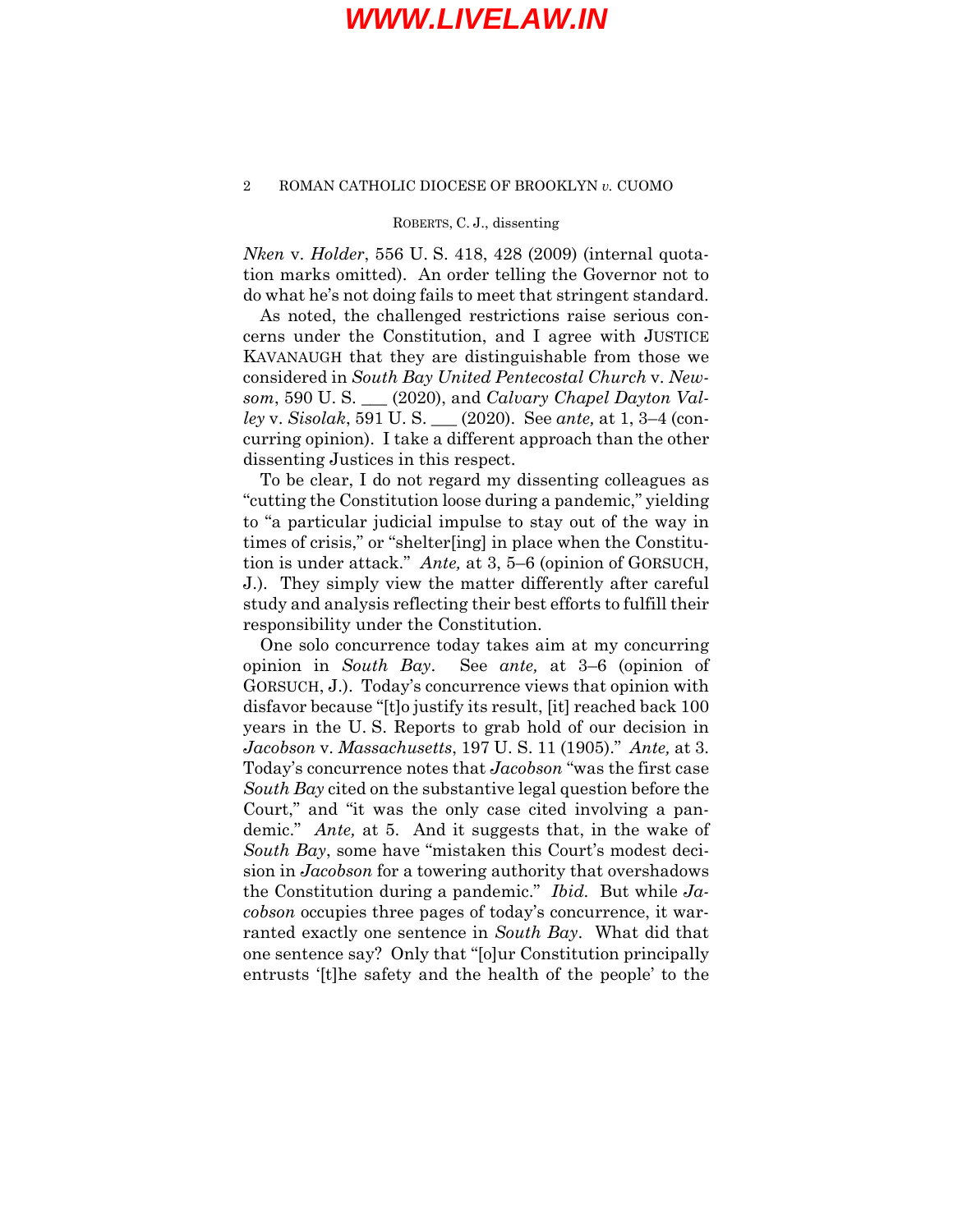Cite as: 592 U.S. \_\_\_\_ (2020) 3

#### ROBERTS, C. J., dissenting

politically accountable officials of the States 'to guard and protect.'" *South Bay*, 590 U. S., at \_\_\_ (ROBERTS, C. J., concurring) (quoting *Jacobson*, 197 U. S., at 38). It is not clear which part of this lone quotation today's concurrence finds so discomfiting. The concurrence speculates that there is so much more to the sentence than meets the eye, invoking—among other interpretive tools—the new "first case cited" rule. But the actual proposition asserted should be uncontroversial, and the concurrence must reach beyond the words themselves to find the target it is looking for.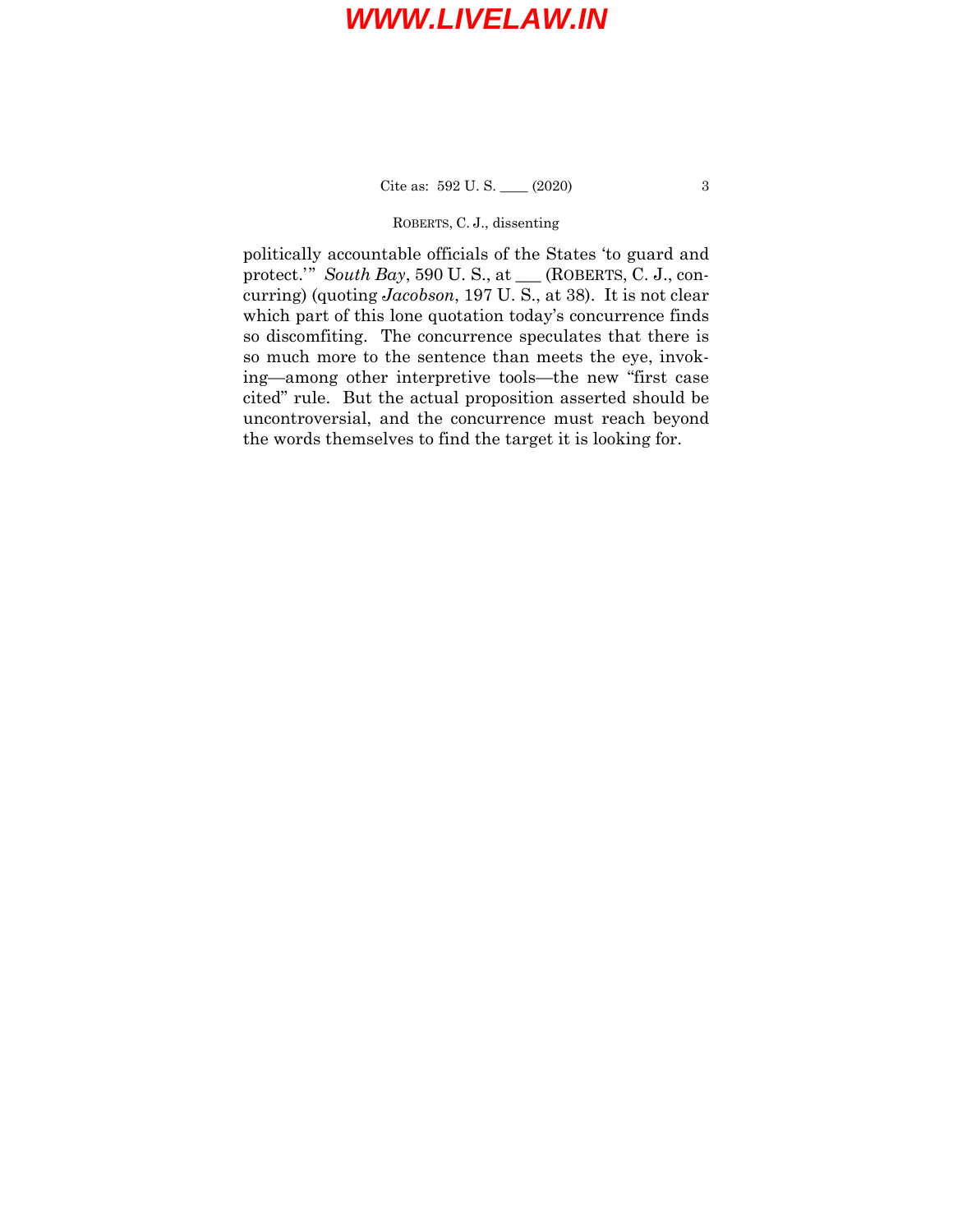Cite as: 592 U.S. \_\_\_\_ (2020) 1

BREYER, J., dissenting

### $\frac{1}{2}$  ,  $\frac{1}{2}$  ,  $\frac{1}{2}$  ,  $\frac{1}{2}$  ,  $\frac{1}{2}$  ,  $\frac{1}{2}$  ,  $\frac{1}{2}$ **SUPREME COURT OF THE UNITED STATES**

#### $\frac{1}{2}$  ,  $\frac{1}{2}$  ,  $\frac{1}{2}$  ,  $\frac{1}{2}$  ,  $\frac{1}{2}$  ,  $\frac{1}{2}$ No. 20A87

### ROMAN CATHOLIC DIOCESE OF BROOKLYN, NEW YORK *v.* ANDREW M. CUOMO, GOVERNOR OF NEW YORK

#### ON APPLICATION FOR INJUNCTIVE RELIEF

[November 25, 2020]

 JUSTICE BREYER, with whom JUSTICE SOTOMAYOR and JUSTICE KAGAN join, dissenting.

New York regulations designed to fight the rapidly spreading—and, in many cases, fatal—COVID–19 virus permit the Governor to identify hot spots where infection rates have spiked and to designate those hot spots as red zones, the immediately surrounding areas as orange zones, and the outlying areas as yellow zones. Brief in Opposition in No. 20A87, p. 12. The regulations impose restrictions within these zones (with the strictest restrictions in the red zones and the least strict restrictions in the yellow zones) to curb transmission of the virus and prevent spread into nearby areas. *Ibid.* In October, the Governor designated red, orange, and yellow zones in parts of Brooklyn and Queens. Brief in Opposition in *Agudath Israel of America*  v. *Cuomo*, O. T. 2020, No. 20A90, pp. 10–11 (Brief in Opposition in No. 20A90). Among other things, the restrictions in these zones limit the number of persons who can be present at one time at a gathering in a house of worship to: the lesser of 10 people or 25% of maximum capacity in a red zone; the lesser of 25 people or 33% of maximum capacity in an orange zone; and 50% of maximum capacity in a yellow zone. *Id.,* at 8–9.

Both the Roman Catholic Diocese of Brooklyn and Agudath Israel of America (together with Agudath Israel of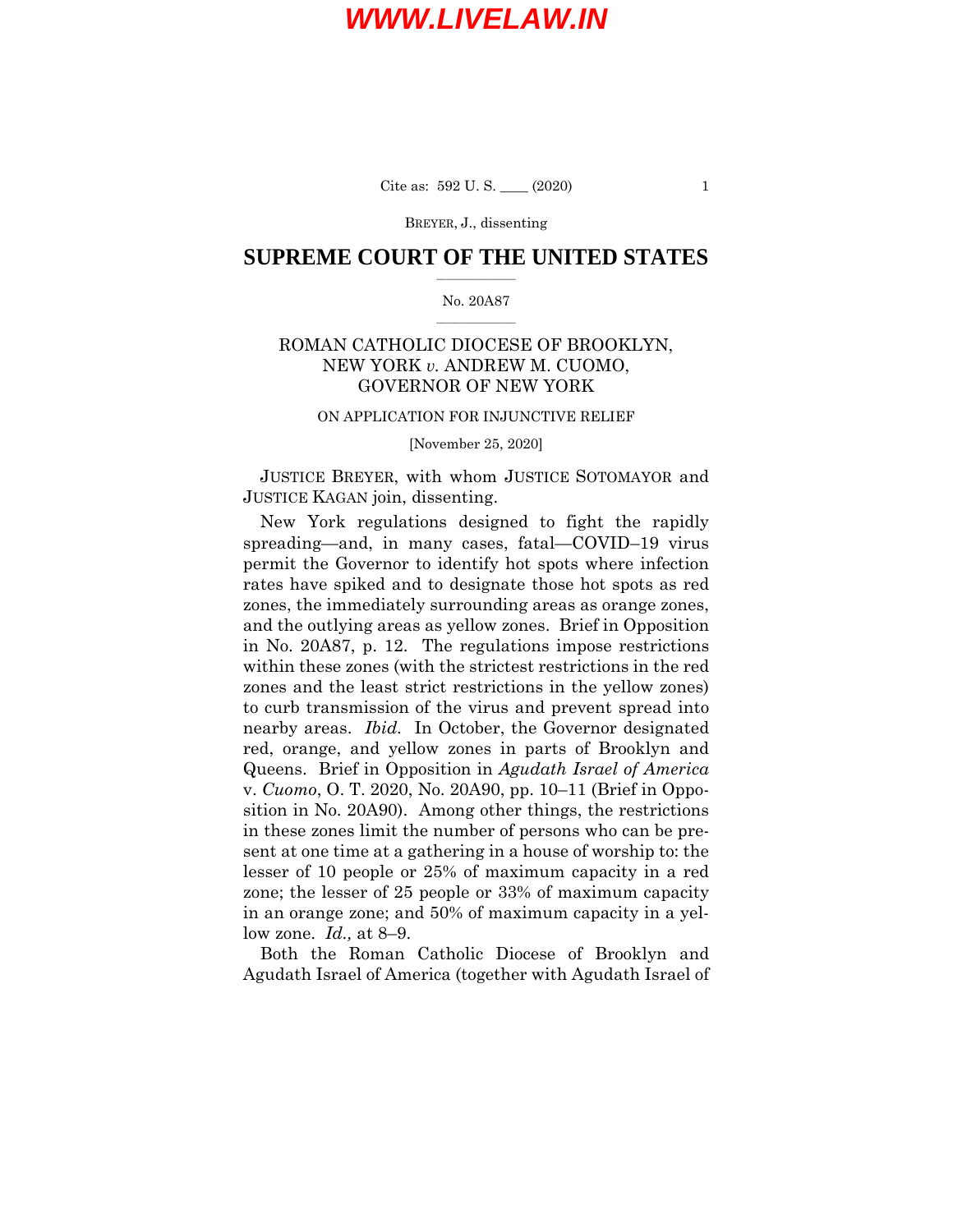### 2 ROMAN CATHOLIC DIOCESE OF BROOKLYN *v.* CUOMO

#### BREYER, J., dissenting

Kew Garden Hills and its employee and Agudath Israel of Madison and its rabbi) brought lawsuits against the Governor of New York. They claimed that the fixed-capacity restrictions of 10 people in red zones and 25 people in orange zones were too strict—to the point where they violated the First Amendment's protection of the free exercise of religion. Both parties asked a Federal District Court for a preliminary injunction that would prohibit the State from enforcing these red and orange zone restrictions.

After receiving evidence and hearing witness testimony, the District Court in the Diocese's case found that New York's regulations were "crafted based on science and for epidemiological purposes." \_\_\_ F. Supp. 3d \_\_\_, \_\_\_, 2020 WL 6120167, \*10 (EDNY, Oct. 16, 2020). It wrote that they treated "religious gatherings . . . more favorably than similar gatherings" with comparable risks, such as "public lectures, concerts or theatrical performances." *Id.,* at \*9. The court also recognized the Diocese's argument that the regulations treated religious gatherings less favorably than what the State has called "essential businesses," including, for example, grocery stores and banks. *Ibid*. But the court found these essential businesses to be distinguishable from religious services and declined to "second guess the State's judgment about what should qualify as an essential business." *Ibid.* The District Court denied the motion for a preliminary injunction. The Diocese appealed, and the District Court declined to issue an emergency injunction pending that appeal. The Court of Appeals for the Second Circuit also denied the Diocese's request for an emergency injunction pending appeal, but it called for expedited briefing and scheduled a full hearing on December 18 to address the merits of the appeal. This Court, unlike the lower courts, has now decided to issue an injunction that would prohibit the State from enforcing its fixed-capacity restrictions on houses of worship in red and orange zones while the parties await the Second Circuit's decision. I cannot agree with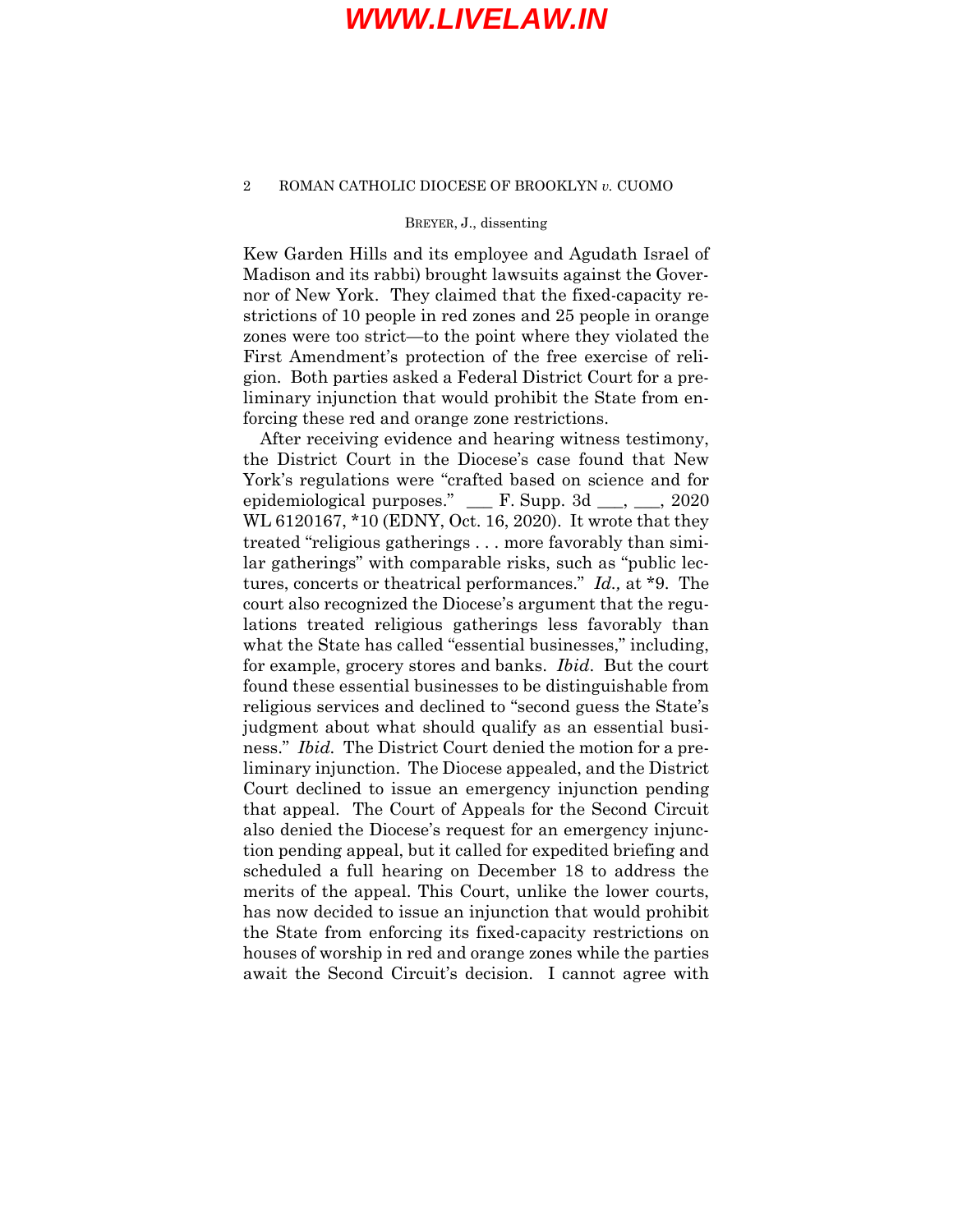Cite as: 592 U.S. \_\_\_\_ (2020) 3

#### BREYER, J., dissenting

that decision.

For one thing, there is no need now to issue any such injunction. Those parts of Brooklyn and Queens where the Diocese's churches and the two applicant synagogues are located are no longer within red or orange zones. Brief in Opposition in No. 20A90, at 17. Thus, none of the applicants are now subject to the fixed-capacity restrictions that they challenge in their applications. The specific applicant houses of worship are now in yellow zones where they can hold services up to 50% of maximum capacity. And the applicants do not challenge any yellow zone restrictions, as the conditions in the yellow zone provide them with more than the relief they asked for in their applications.

Instead, the applicants point out that the State might reimpose the red or orange zone restrictions in the future. But, were that to occur, they could refile their applications here, by letter brief if necessary. And this Court, if necessary, could then decide the matter in a day or two, perhaps even in a few hours. Why should this Court act now without argument or full consideration in the ordinary course (and prior to the Court of Appeals' consideration of the matter) when there is no legal or practical need for it to do so? I have found no convincing answer to that question.

 the lower courts' determination. Here, we consider severe For another thing, the Court's decision runs contrary to ordinary governing law. We have previously said that an injunction is an "extraordinary remedy." *Nken* v. *Holder*, 556 U. S. 418, 428 (2009) (internal quotation marks omitted). That is especially so where, as here, the applicants seek an injunction prior to full argument and contrary to restrictions. Those restrictions limit the number of persons who can attend a religious service to 10 and 25 congregants (irrespective of mask-wearing and social distancing). And those numbers are indeed low. But whether, in present circumstances, those low numbers violate the Constitution's Free Exercise Clause is far from clear, and, in my view, the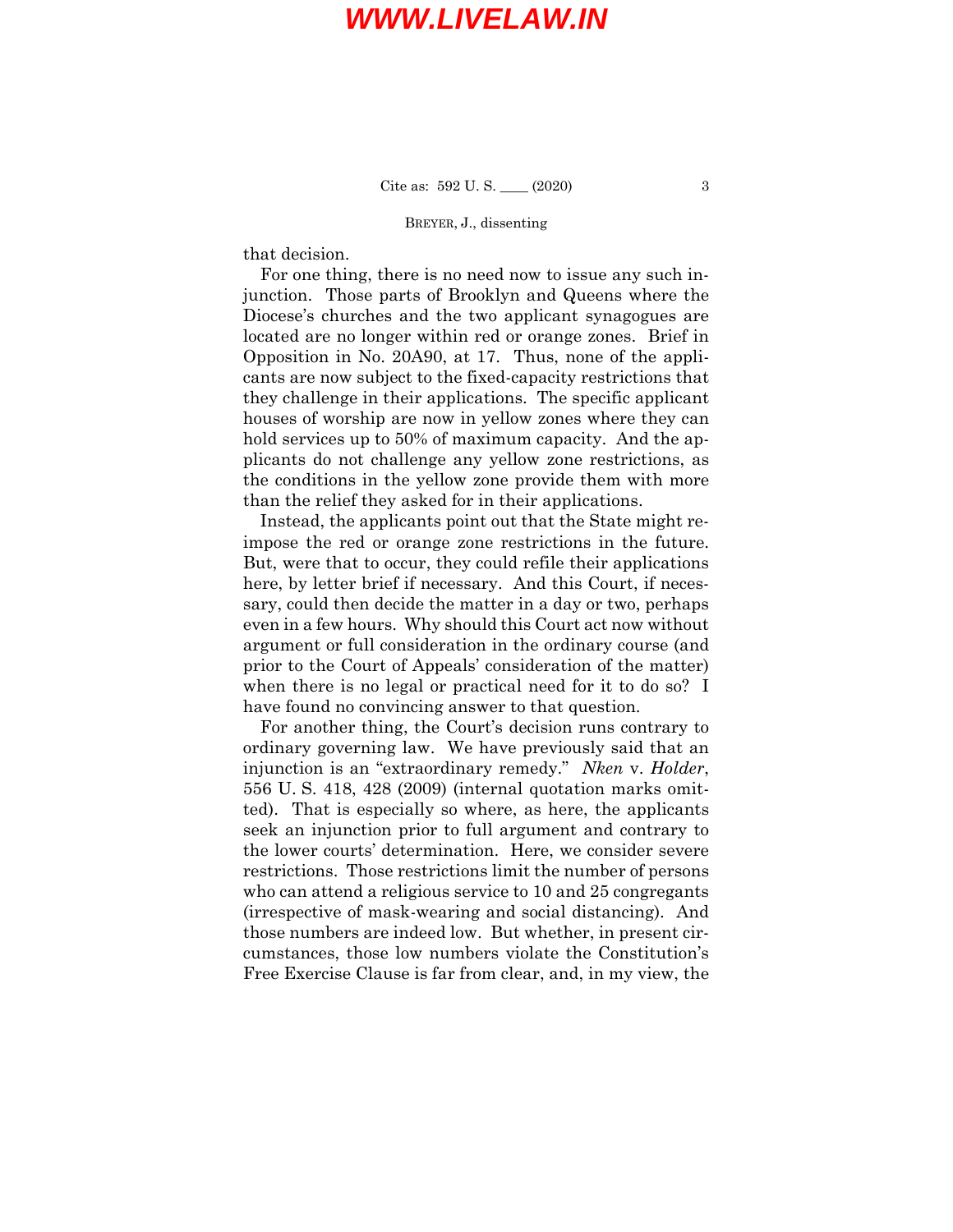#### 4 ROMAN CATHOLIC DIOCESE OF BROOKLYN *v.* CUOMO

#### BREYER, J., dissenting

applicants must make such a showing here to show that they are entitled to "the extraordinary remedy of injunction." *Ibid.* (internal quotation marks omitted).

 of COVID–19 cases is many times the number of deaths. COVID–19 has infected more than 12 million Americans and caused more than 250,000 deaths nationwide. At least 26,000 of those deaths have occurred in the State of New York, with 16,000 in New York City alone. And the number The Nation is now experiencing a second surge of infections. In New York, for example, the 7-day average of new confirmed cases per day has risen from around 700 at the end of the summer to over 4,800 last week. Nationwide, the number of new confirmed cases per day is now higher than it has ever been. Brief in Opposition in No. 20A87, at 1; COVID in the U. S.: Latest Map and Case Count (Nov. 24, 2020), <http://www.nytimes.com/interactive/2020/us/corona>virus-us-cases.html#states; New York COVID Map and Case Count (Nov. 24, 2020), <http://www.nytimes.com/inter>active/2020/us/new-york-coronavirus-cases.html.

At the same time, members of the scientific and medical communities tell us that the virus is transmitted from person to person through respiratory droplets produced when a person or group of people talk, sing, cough, or breathe near each other. Brief in Opposition in No. 20A87, at 3 (citing the World Health Organization); Brief of the American Medical Association as *Amici Curiae* 5–6. Thus, according to experts, the risk of transmission is higher when people are in close contact with one another for prolonged periods of time, particularly indoors or in other enclosed spaces. *Id.,* at 3–6. The nature of the epidemic, the spikes, the uncertainties, and the need for quick action, taken together, mean that the State has countervailing arguments based upon health, safety, and administrative considerations that must be balanced against the applicants' First Amendment challenges. That fact, along with others that JUSTICE SOTOMAYOR describes, means that the applicants' claim of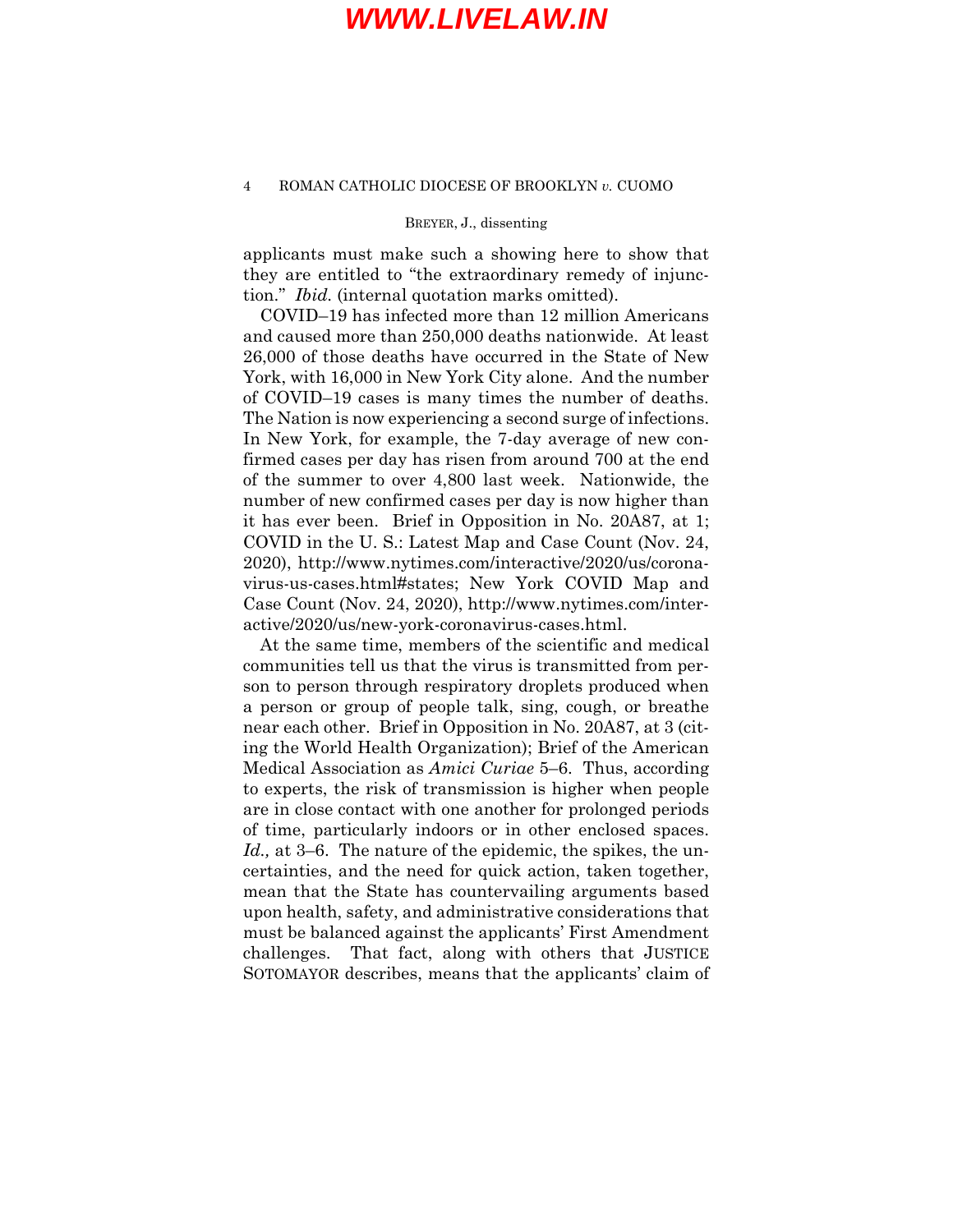Cite as: 592 U.S. \_\_\_\_ (2020) 5

#### BREYER, J., dissenting

a constitutional violation (on which they base their request for injunctive relief ) is far from clear. See *post*, p. 1 (dissenting opinion). (All of these matters could be considered and discussed in the ordinary course of proceedings at a later date.) At the same time, the public's serious health and safety needs, which call for swift government action in ever changing circumstances, also mean that it is far from clear that "the balance of equities tips in [the applicants'] favor," or "that an injunction is in the public interest." *Winter* v. *Natural Resources Defense Council, Inc.*, 555 U. S. 7, 20 (2008).

Relevant precedent suggests the same. We have previously recognized that courts must grant elected officials "broad" discretion when they "undertake to act in areas fraught with medical and scientific uncertainties." *South Bay United Pentecostal Church* v. *Newsom*, 590 U. S. \_\_\_,

 $\_\_$ (2020) (ROBERTS, C. J., concurring) (slip op., at 2) (alteration omitted). That is because the "Constitution principally entrusts the safety and the health of the people to the politically accountable officials of the States." *Ibid.* (alterations and internal quotation marks omitted). The elected branches of state and national governments can marshal scientific expertise and craft specific policies in response to "changing facts on the ground." *Id.,* at 3. And they can do so more quickly than can courts. That is particularly true of a court, such as this Court, which does not conduct evidentiary hearings. It is true even more so where, as here, the need for action is immediate, the information likely limited, the making of exceptions difficult, and the disease-related circumstances rapidly changing.

I add that, in my view, the Court of Appeals will, and should, act expeditiously. The State of New York will, and should, seek ways of appropriately recognizing the religious interests here at issue without risking harm to the health and safety of the people of New York. But I see no practical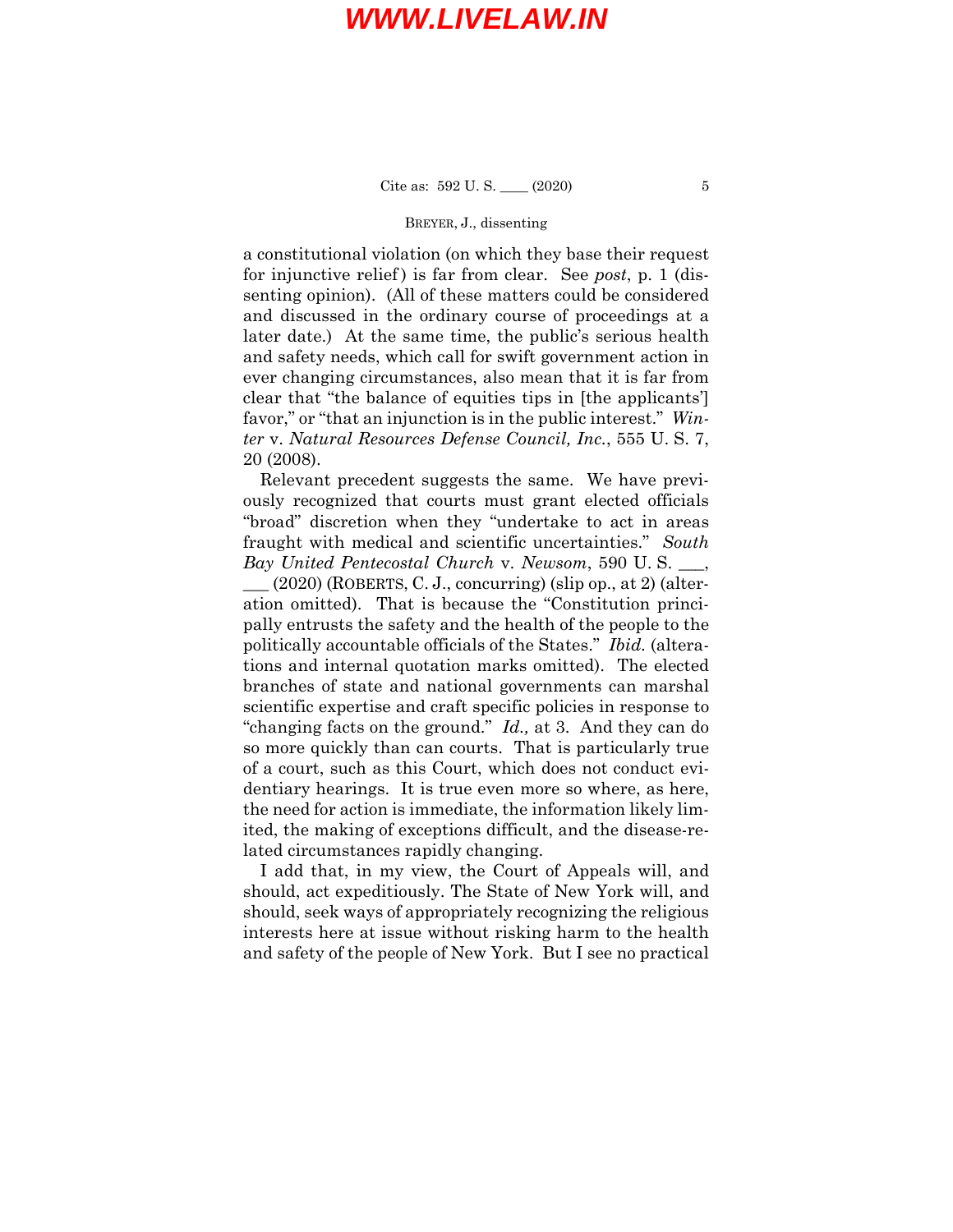### 6 ROMAN CATHOLIC DIOCESE OF BROOKLYN *v.* CUOMO

### BREYER, J., dissenting

need to issue an injunction to achieve these objectives. Rather, as I said, I can find no need for an immediate injunction. I believe that, under existing law, it ought not to issue. And I dissent from the Court's decision to the contrary.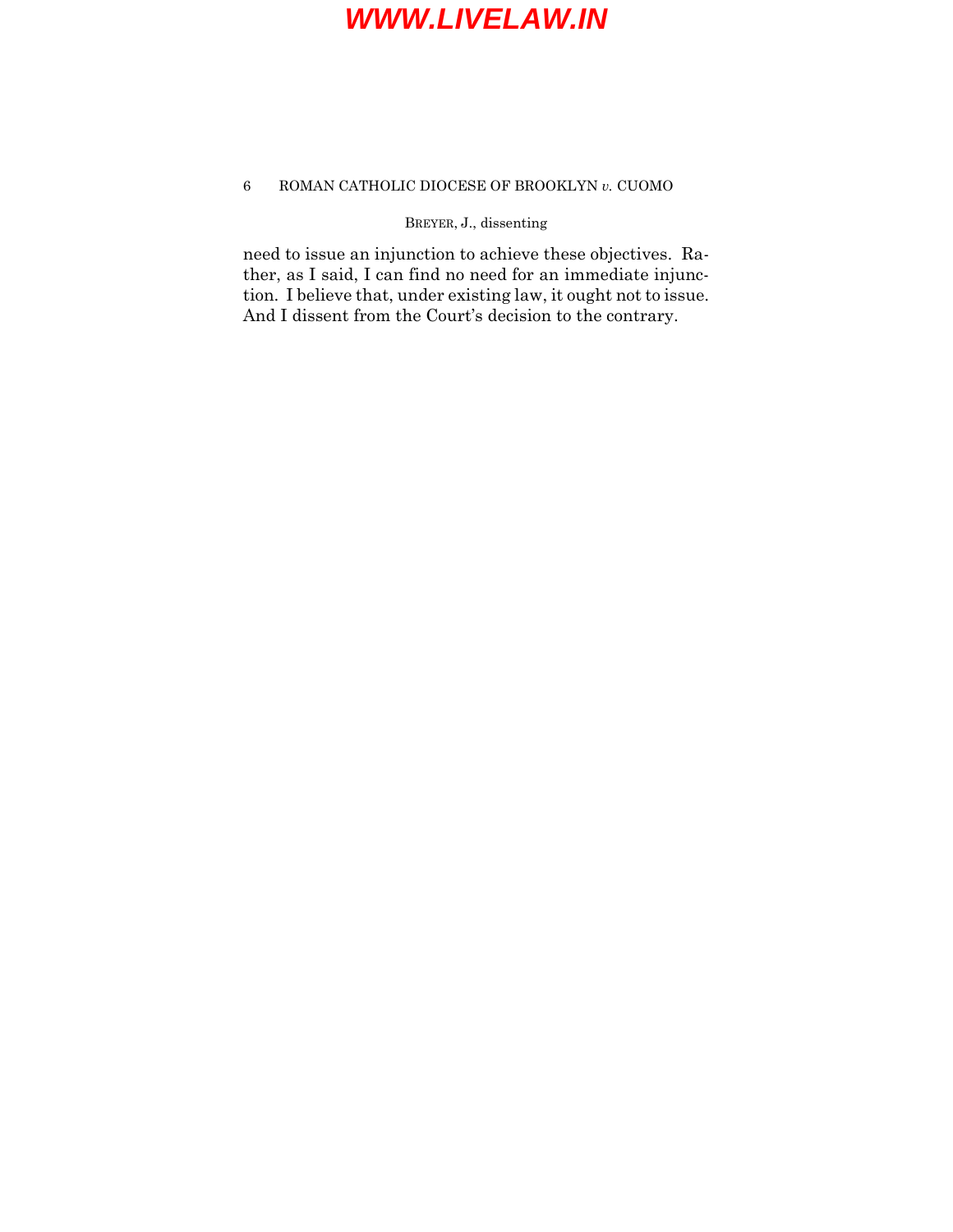Cite as: 592 U.S. \_\_\_\_ (2020) 1

SOTOMAYOR, J., dissenting

### $\frac{1}{2}$  ,  $\frac{1}{2}$  ,  $\frac{1}{2}$  ,  $\frac{1}{2}$  ,  $\frac{1}{2}$  ,  $\frac{1}{2}$  ,  $\frac{1}{2}$ **SUPREME COURT OF THE UNITED STATES**

#### $\frac{1}{2}$  ,  $\frac{1}{2}$  ,  $\frac{1}{2}$  ,  $\frac{1}{2}$  ,  $\frac{1}{2}$  ,  $\frac{1}{2}$ No. 20A87

### ROMAN CATHOLIC DIOCESE OF BROOKLYN, NEW YORK *v.* ANDREW M. CUOMO, GOVERNOR OF NEW YORK

#### ON APPLICATION FOR INJUNCTIVE RELIEF

[November 25, 2020]

 JUSTICE SOTOMAYOR, with whom JUSTICE KAGAN joins, dissenting.

Amidst a pandemic that has already claimed over a quarter million American lives, the Court today enjoins one of New York's public health measures aimed at containing the spread of COVID–19 in areas facing the most severe outbreaks. Earlier this year, this Court twice stayed its hand when asked to issue similar extraordinary relief. See *South Bay United Pentecostal Church* v. *Newsom*, 590 U. S. \_\_\_ (2020); *Calvary Chapel Dayton Valley* v. *Sisolak*, 591 U. S.

\_\_\_ (2020). I see no justification for the Court's change of heart, and I fear that granting applications such as the one filed by the Roman Catholic Diocese of Brooklyn (Diocese) will only exacerbate the Nation's suffering.<sup>1</sup>

*South Bay* and *Calvary Chapel* provided a clear and workable rule to state officials seeking to control the spread of COVID–19: They may restrict attendance at houses of

<sup>&</sup>lt;sup>1</sup> Ironically, due to the success of New York's public health measures, the Diocese is no longer subject to the numerical caps on attendance it seeks to enjoin. See Brief in Opposition in *Agudath Israel of America* v. *Cuomo*, No. 20A90, p. 17. Yet the Court grants this application to ensure that, should infection rates rise once again, the Governor will be unable to reimplement the very measures that have proven so successful at allowing the free (and comparatively safe) exercise of religion in New York.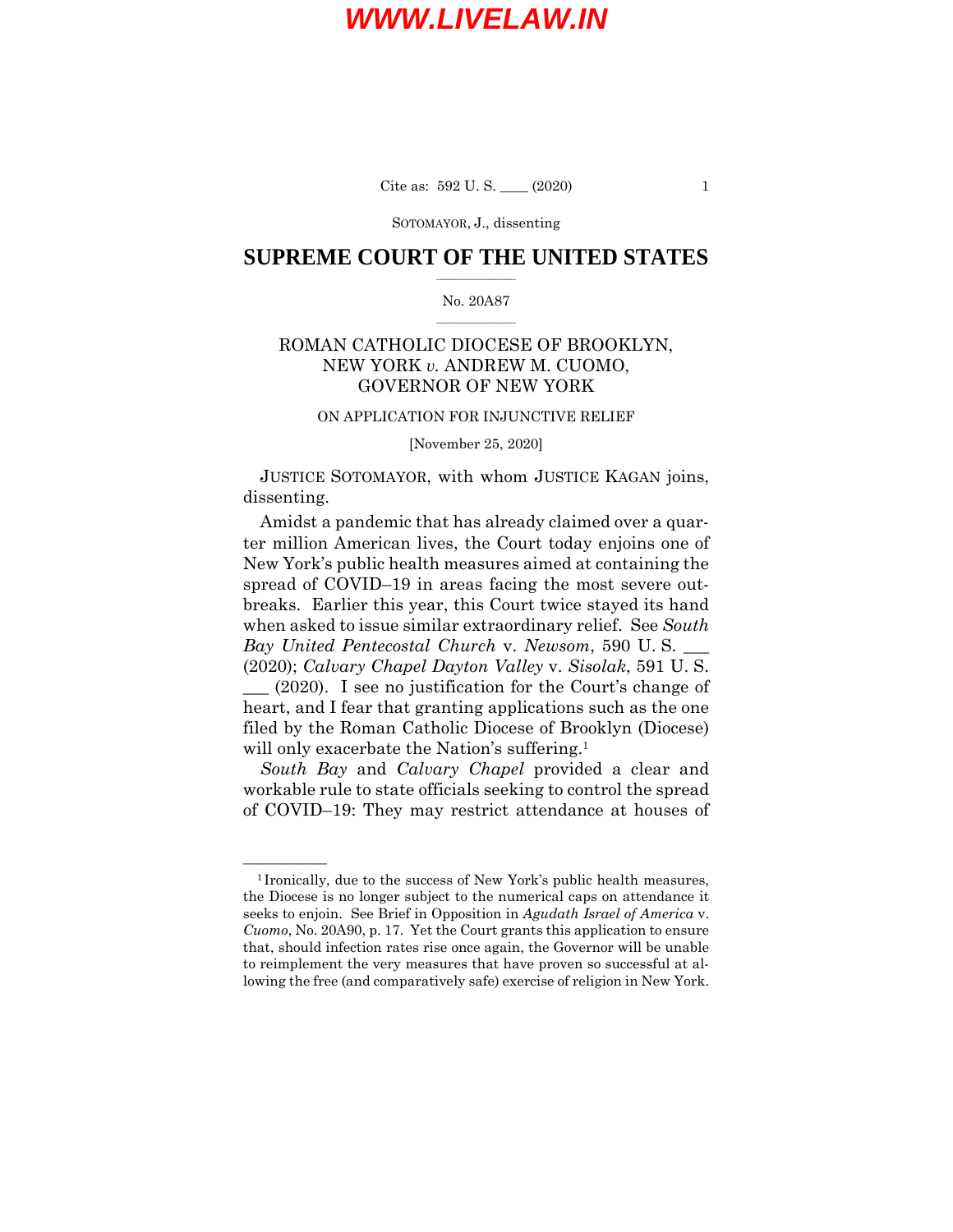### 2 ROMAN CATHOLIC DIOCESE OF BROOKLYN *v.* CUOMO

#### SOTOMAYOR, J., dissenting

worship so long as comparable secular institutions face restrictions that are at least equally as strict. See *South Bay*, 590 U. S., at  $\underline{\hspace{1cm}}$  (ROBERTS, C. J., concurring) (slip op., at 2). New York's safety measures fall comfortably within those bounds. Like the States in *South Bay* and *Calvary Chapel*, New York applies "[s]imilar or more severe restrictions . . . to comparable secular gatherings, including lectures, concerts, movie showings, spectator sports, and theatrical performances, where large groups of people gather in close proximity for extended periods of time." *Ibid.* Likewise, New York "treats more leniently only dissimilar activities, such as operating grocery stores, banks, and laundromats, in which people neither congregate in large groups nor remain in close proximity for extended periods." *Ibid.* That should be enough to decide this case.

The Diocese attempts to get around *South Bay* and *Calvary Chapel* by disputing New York's conclusion that attending religious services poses greater risks than, for instance, shopping at big box stores. Application in No. 20A87, p. 23 (Application). But the District Court rejected that argument as unsupported by the factual record. F. Supp. 3d \_\_\_, \_\_\_-\_\_\_, 2020 WL 6120167,  $*8-*9$  (EDNY, Oct. 16, 2020). Undeterred, JUSTICE GORSUCH offers up his own examples of secular activities he thinks might pose similar risks as religious gatherings, but which are treated more leniently under New York's rules (*e.g.,* going to the liquor store or getting a bike repaired). *Ante*, at 2 (concurring opinion). But JUSTICE GORSUCH does not even try to square his examples with the conditions medical experts tell us facilitate the spread of COVID–19: large groups of people gathering, speaking, and singing in close proximity indoors for extended periods of time. See App. to Brief in Opposition in No. 20A87, pp. 46–51 (declaration of Debra S. Blog, Director of the Div. of Epidemiology, NY Dept. of Health); Brief for the American Medical Association et al.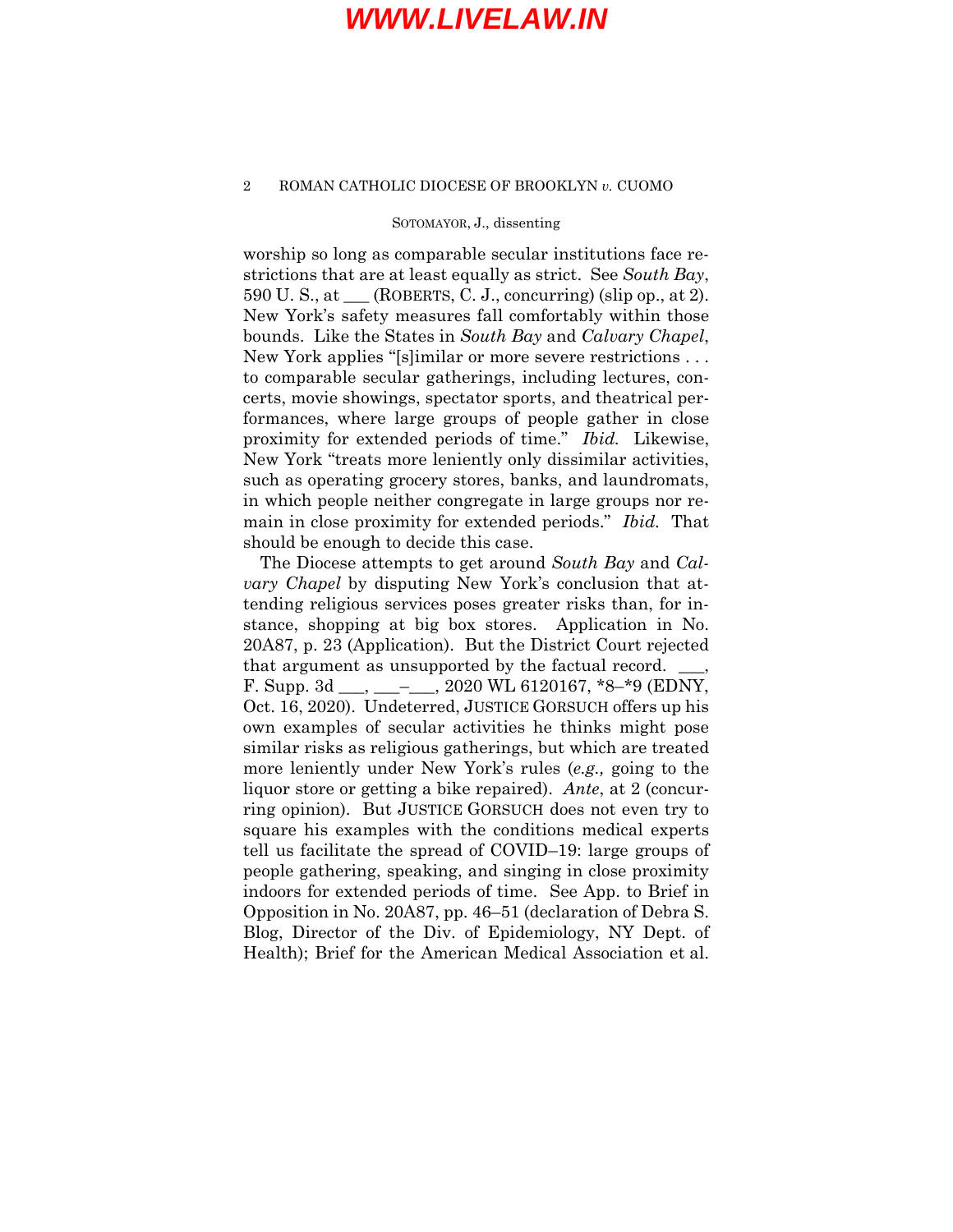Cite as: 592 U.S. \_\_\_\_ (2020) 3

#### SOTOMAYOR, J., dissenting

as *Amicus Curiae* 3–6 (Brief for AMA). Unlike religious services, which "have every one of th[ose] risk factors," Brief for AMA 6, bike repair shops and liquor stores generally do not feature customers gathering inside to sing and speak together for an hour or more at a time. *Id.,* at 7 ("Epidemiologists and physicians generally agree that religious services are among the riskiest activities"). Justices of this Court play a deadly game in second guessing the expert judgment of health officials about the environments in which a contagious virus, now infecting a million Americans each week, spreads most easily.

In truth, this case is easier than *South Bay* and *Calvary Chapel*. While the state regulations in those cases generally applied the same rules to houses of worship and secular institutions where people congregate in large groups, New York treats houses of worship far more favorably than their secular comparators. Compare, *e.g.*, *Calvary Chapel*, 591 U. S., at \_\_\_ (KAVANAUGH, J., dissenting) (slip op., at 8) (noting that Nevada subjected movie theaters and houses of worship alike to a 50-person cap) with App. to Brief in Opposition in No. 20A87, p. 53 (requiring movie theaters, concert venues, and sporting arenas subject to New York's regulation to close entirely, but allowing houses of worship to open subject to capacity restrictions). And whereas the restrictions in *South Bay* and *Calvary Chapel* applied statewide, New York's fixed-capacity restrictions apply only in specially designated areas experiencing a surge in COVID–19 cases.

The Diocese suggests that, because New York's regulation singles out houses of worship by name, it cannot be neutral with respect to the practice of religion. Application 22. Thus, the argument goes, the regulation must, *ipso facto*, be subject to strict scrutiny. It is true that New York's policy refers to religion on its face. But as I have just explained, that is because the policy singles out religious in-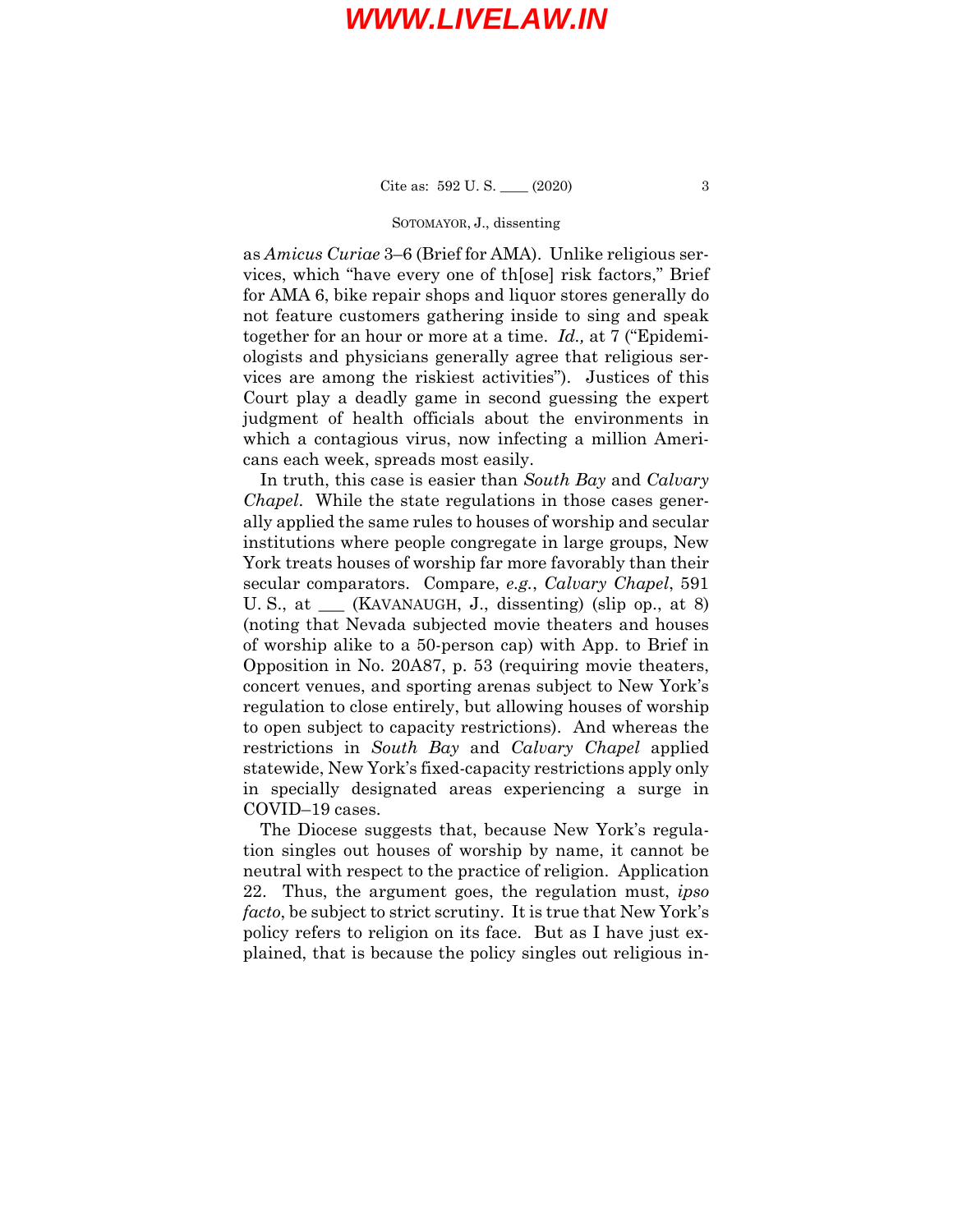### 4 ROMAN CATHOLIC DIOCESE OF BROOKLYN *v.* CUOMO

#### SOTOMAYOR, J., dissenting

stitutions for preferential treatment in comparison to secular gatherings, not because it discriminates against them. Surely the Diocese cannot demand laxer restrictions by pointing out that it is already being treated better than comparable secular institutions.2

Finally, the Diocese points to certain statements by Governor Cuomo as evidence that New York's regulation is impermissibly targeted at religious activity—specifically, at combatting heightened rates of positive COVID–19 cases among New York's Orthodox Jewish community. Application 24. The Diocese suggests that these comments supply "an independent basis for the application of strict scrutiny." Reply Brief in No. 20A87, p. 9. I do not see how. The Governor's comments simply do not warrant an application of strict scrutiny under this Court's precedents. Just a few Terms ago, this Court declined to apply heightened scrutiny to a Presidential Proclamation limiting immigration from Muslim-majority countries, even though President Trump had described the Proclamation as a "Muslim Ban," originally conceived of as a "'total and complete shutdown of Muslims entering the United States until our country's representatives can figure out what is going on.'" *Trump* v. *Hawaii*, 585 U.S. \_\_, \_\_ (2018) (slip op., at 27). If the

<sup>—————— 2</sup> JUSTICE KAVANAUGH cites *Church of Lukumi Babalu Aye, Inc.* v*. Hialeah*, 508 U. S. 520, 537–538 (1993), and *Employment Div., Dept. of Human Resources of Ore.* v. *Smith*, 494 U. S. 872, 884 (1990), for the proposition that states must justify treating even noncomparable secular institutions more favorably than houses of worship. *Ante*, at 2 (concurring opinion). But those cases created no such rule. *Lukumi* struck down a law that allowed animals to be killed for almost any purpose other than animal sacrifice, on the ground that the law was a " 'religious gerrymander'" targeted at the Santeria faith. 508 U.S., at 535. Smith is even farther afield, standing for the entirely inapposite proposition that "the right of free exercise does not relieve an individual of the obligation to comply with a valid and neutral law of general applicability on the ground that the law proscribes (or prescribes) conduct that his religion prescribes (or proscribes)." 494 U. S., at 879 (internal quotation marks omitted).